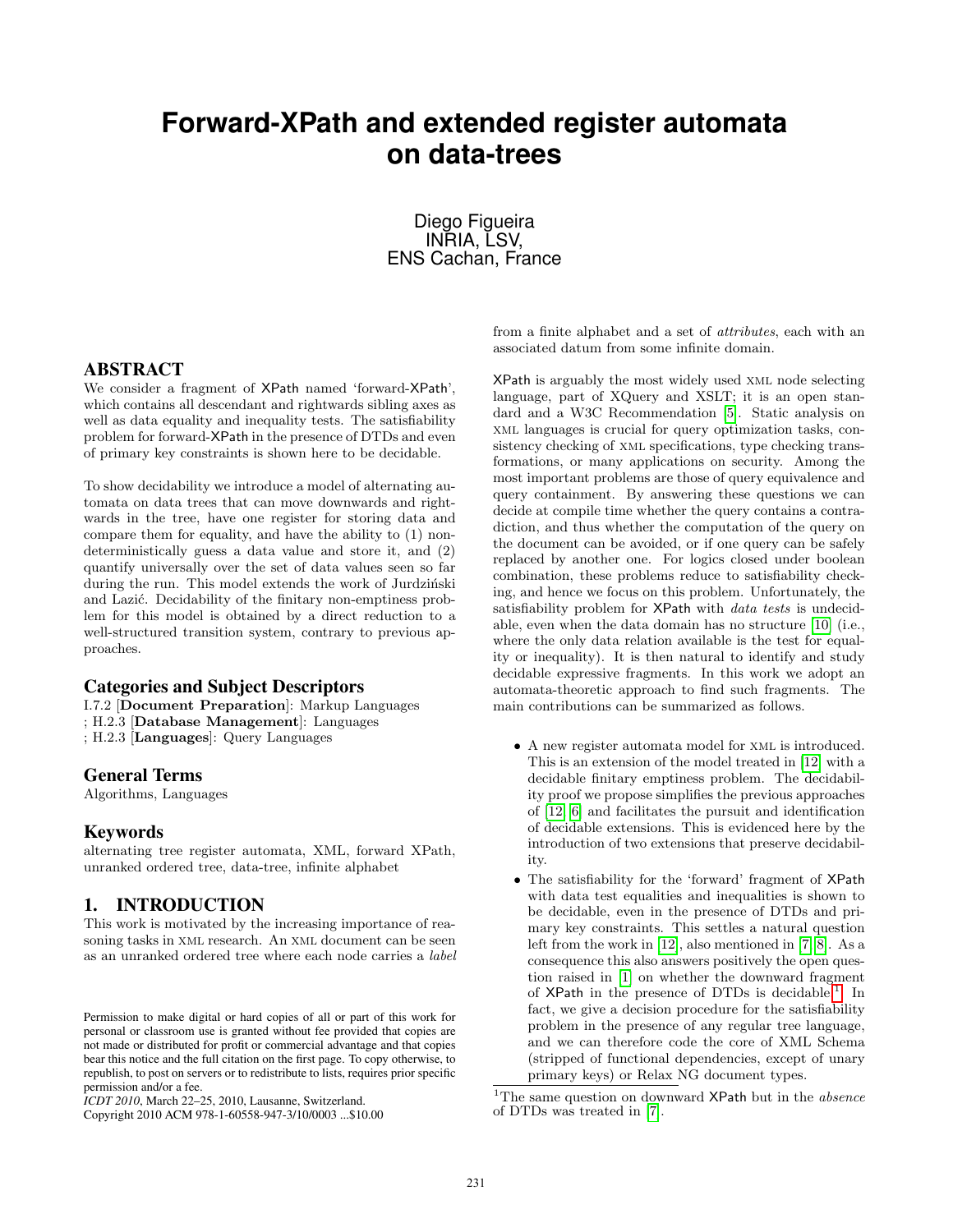*Automata.* The automata model we define is based on the ATRA model (for Alternating Tree Register Automata). It is a tree walking automaton with alternating control and one register to store and compare data values. This automaton can move downwards and rightwards over an unranked ordered tree with data. It is a decidable model that has been studied in [12] and corresponds to the extension to trees of the automaton over words of [6]. The proofs of decidability of these automata models are based on non-trivial reductions to a class of decidable counter automata with faulty increments. In the present work, decidability is directly shown by interpreting the semantics of the automaton in the theory of well quasi-orderings in terms of a well-structured transition system [9]. The object of this alternative proof is twofold. On the one hand, we propose a simpler proof of the main decidability results of [12, 6]. On the other, our approach easily yields the decidability of the non-emptiness problem for two powerful extensions of ATRA. These extensions consist in the following abilities: (a) the automaton can nondeterministically guess any data value of the domain and store it in the register; and (b) it can make a certain kind of universal quantification over the data values seen along the run of the automaton, in particular over the ancestors' data values. We name these extensions guess and spread respectively, and the model of alternating tree register automata with these extensions as  $ATRA(guess, spread)$ . We show that this model of automata can decide a large fragment of XPath.

*XML.* We study and show decidability of the satisfiability problem for a fragment of XPath by a reduction to the nonemptiness problem of ATRA(guess, spread). Let us describe this logic. Core-XPath [11] is the fragment of XPath that captures all the navigational behavior of XPath. It has been well studied and its satisfiability problem is known to be decidable in ExpTime in the presence of DTDs [13]. We consider an extension of this language with the possibility to make equality and inequality tests between attributes of xml elements. This logic is named Core-Data-XPath in [2], and its satisfiability problem is undecidable [10]. The present work contributes to the study of different navigational fragments of XPath with equality tests in the attempt to find decidable and computationally well-behaved logics. Here we address a large fragment named 'forward XPath', that contains the child, descendant, self-or-descendant, nextsibling, following-sibling, and self-or-following-sibling axes. For economy of space we refer to these axes as  $\downarrow$ ,  $\downarrow^+, \downarrow^*, \rightarrow, \rightarrow^+,$ → \* respectively. Note that  $\rightarrow$  + and  $\rightarrow$  \* are interdefinable in the presence of  $\rightarrow$ , and similarly with  $\downarrow^+$  and  $\downarrow^*$ . We then refer to this fragment as  $\mathsf{XPath}(\downarrow, \downarrow^*, \rightarrow, \rightarrow^*)$ . Although our automata model cannot capture this logic in terms of expressiveness, we show that there is a non-trivial reduction to the nonemptiness problem of  $ATRA(guess, spread)$ . By the fact that these automata can code any regular language (in particular a DTD), and that  $\mathsf{XPath}(\downarrow, \downarrow^*, \rightarrow, \rightarrow^*)$  can express unary primary key constraints, it follows that satisfiability of forward-XPath in the presence of DTDs and primary key constraints is decidable.

# Related work

In [12] a fragment of  $\mathsf{XPath}(\downarrow, \downarrow^*, \rightarrow, \rightarrow^*)$  is treated. The language is restricted to data test formulæ of the form  $\varepsilon = \alpha$ (or  $\varepsilon \neq \alpha$ ), that is, sentences that test whether there exists an element accessible via the  $\alpha$ -relation with the same



Figure 1: A data tree.

(resp. different) data value as the current node of evaluation. This logic was shown to be expressible in the ATRA automaton defined in [12]. However, this restricted form of data tests cannot express, e.g., that there are two leaves with the same datum, or that all the elements with a certain symbol have different data value (i.e, a primary key constraint). The problem regarding the decidability of the full forward fragment with arbitrary data tests is a non-trivial natural question left from [12] that is positively answered here.

The work in [1] investigates the satisfiability problem for many XPath logics, mostly fragments without negation or without data equality tests in the absence of sibling axes. Also, in [7] there is a thorough study of the satisfiability problem for all the downward XPath queries with and without data equality tests. Notably, none of these works considers horizontal axes to navigate between siblings: By exploiting the bisimulation invariance property enjoyed by these logics, the complexity of the satisfiability problem is kept relatively low (at most ExpTime) in the presence of data values. However, when horizontal axes are present, most of the problems have a non-primitive recursive complexity (including the fragment of [12], or even much simpler ones without the one-step ' $\rightarrow$ ' axis [8]). In [10], several fragments with horizontal axes are treated. The only fragment with data tests and negation studied there is incomparable with the forward fragment, and it is shown to be undecidable.

First-order logic with two variables and data equality tests is explored in [2], where it is shown that  $FO^2$  with local one-step relations to move around the data tree and a data equality test relation is decidable. [2] also shows the decidability of a fragment of  $\mathsf{XPath}(\uparrow, \downarrow, \leftarrow, \rightarrow)$  with sibling and upward axes but restricted to local elements and to data formulæ of the kind  $\varepsilon = \alpha$  (or  $\neq$ ), while our fragment cannot move upwards but features transitive axes and unrestricted data tests.

### 2. DATA TREES AND XML DOCUMENTS

In this article we work with data trees instead of xml documents, being a simpler formalism to work with, from where results can be transferred to the class of xml documents. We discuss below how all the results we give on XPath over data trees, also hold for the class of xml documents.

A data tree is an unranked ordered tree whose every node is labeled by a symbol from a finite alphabet and a datum from an infinite domain, as in the example of Fig. 1. Let  $\wp(S)$  denote the power set of S, let N be the set of positive integers, and let us fix  $D$  to be any infinite domain of data values. In our examples we will consider  $\mathbb{D} = \mathbb{N}$ . We define Pos  $\subseteq \wp(N^*)$  to be the set of sets of *finite tree* positions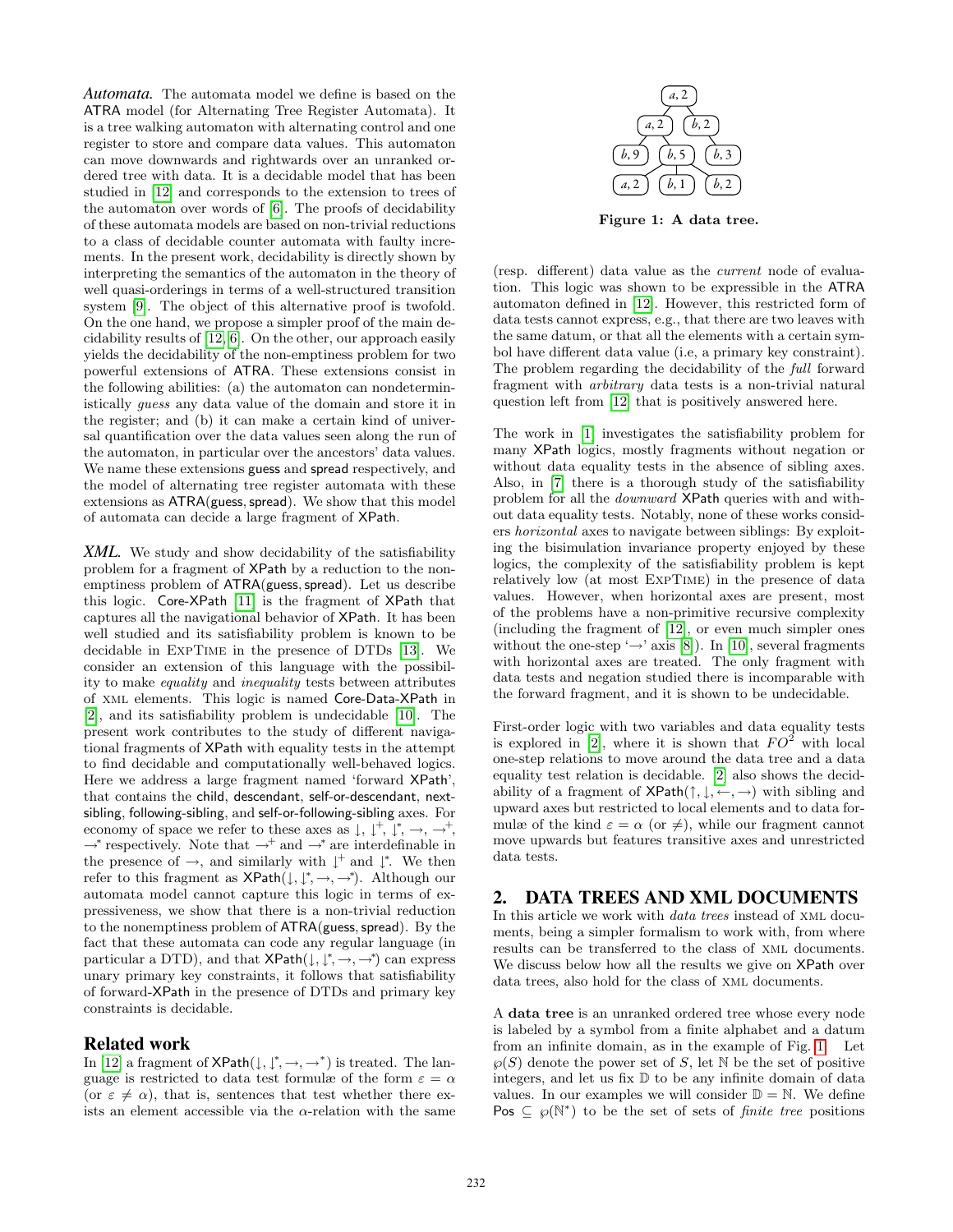

Figure 2: From XML documents to data-trees.

(we write  $\epsilon$  for the empty word, corresponding to the root's position).  $X \in \mathsf{Pos}$  iff (a)  $X \subseteq \mathbb{N}^*, |X| < \infty$ ; (b) it is prefixclosed; and (c) if  $n(i + 1) \in X$  then  $ni \in X$ . Given a finite alphabet  $\Sigma$ , a *finite data tree* over  $\Sigma$  is a tuple  $\mathcal{T} = \langle P, \sigma \rangle$ with  $P \in \text{Pos}$  and  $\sigma : P \to \Sigma \times \mathbb{D}$ , as in Fig. 1. The functions  $\pi_1$  and  $\pi_2$  project the first and second component of an element of  $\Sigma \times \mathbb{D}$ . We define  $\mathsf{type}_{\mathcal{T}} : P \to \{\nabla, \overline{\nabla}\} \times \{\rhd, \overline{\rhd}\}$ that specifies whether a node has children and/or siblings to the right. That is,  $\mathsf{type}_{\mathcal{T}}(p) := (a, b)$  where  $a = \nabla$  iff  $p1 \in P$ , and where  $b = \triangleright$  iff  $p = p'i$  and  $p'(i + 1) \in P$ .

While a data tree has one data value for each node, an xml document may have several attributes at a node, each with a data value. Every attribute of an xml element can be encoded as a child node in a data tree labeled by the attribute's name, as in Fig. 2. This coding can be enforced by the formalisms we present below, and we can thus transfer all the decidability results to the class of xml documents. In fact, it suffices to demand that all the attribute symbols can only occur at the leaves of the data tree and to interpret attribute expressions like '@attrib1 ' of XPath formulæ as child path expressions 'child $[attribute]$ '.

#### 3. THE ATRA MODEL

In this section we present the model of computation that will enable us to show decidability of XPath and temporal logic fragments.

An Alternating Tree Register Automaton (ATRA) consists in a top-down walking automaton with alternating control and one register to store and test data. In [12] it was shown that its finitary emptiness problem is decidable and non primitive recursive. Here, we consider an extension of ATRA with two operators: spread and guess. We call this model ATRA(spread, guess).

DEFINITION 3.1. A forward alternating register automaton ATRA(spread, guess) is a tuple  $\langle \Sigma, Q, q_I, \delta \rangle$  s.t.

 $\Sigma$  is a finite alphabet; Q is a finite set of states;  $q_I \in Q$  is the initial state; and

 $\delta: Q \to \Phi$  is the transition function, where  $\Phi$  is defined by the grammar

a | a¯ | ? | set(q) | eq | eq | q ∧ q 0 | q ∨ q 0 | Oq | ✄q | guess(q) | spread(q, q 0 )

where  $a \in \Sigma, q, q' \in Q, \varpi \in {\mathbb R}$ ,  $\overline{\triangledown}, \overline{\triangledown}, \varpi, \varpi, \overline{\triangleright}$ .

This formalism without the guess and spread transitions is equivalent to the automata model of [12] on finite data trees, where  $\nabla$  and  $\nabla$  are to move to the first child or to the next sibling, set(q) stores the current datum and eq (resp.  $\overline{eq}$ ) tests that the current node's value is (resp. not) equal to the stored.

As this automaton is one-way, we define its semantics as a set of 'threads' for each node that progress synchronously. That is, all threads at a node move one step forward simultaneously and then perform some non-moving transitions independently. This is done for the sake of simplicity of the formalism, which simplifies the presentation of the decidability proof.

Next we define a configuration of a node and a configuration of a tree to then give a notion of a *run* over a data tree  $\mathcal{T} =$  $\langle P, \sigma \rangle$ . A node configuration is a tuple  $\langle p, \alpha, \gamma, H \rangle$  that describes the partial state of the execution at a given node.  $p \in P$  is the *node position* in the tree  $\mathcal{T}, \gamma = \sigma(p) \in \Sigma \times \mathbb{D}$  is the current node's symbol/datum, and  $\alpha = \text{type}_{\mathcal{T}}(p)$  is the tree type of the node. Finally,  $H \in \wp(Q \times \mathbb{D})$  is a finite collection of active **threads** of execution, each thread  $\langle q, d \rangle$  consisting in a state  $q$  and the value stored in the register  $d$ . By  $\mathsf{Conf}_{\mathcal{N}}$  we denote the set of all node configurations. A tree configuration is a finite set of node configurations, like  $\{\langle \epsilon, \alpha, \gamma, H \rangle, \langle 1211, \alpha', \gamma', H' \rangle, \dots\}.$  The run will be defined in such a way that a tree configuration never contains node configurations in a descendant/ancestor relation. We call  $\text{Conf}_{\mathcal{T}} = \wp(\text{Conf}_{\mathcal{N}})$  the set of all finite tree configurations. Given a set of threads we write  $data(H) := \{d \mid \langle q, d \rangle \in H\},\$ and  $data(\langle p, \alpha, (a, d), H \rangle) := \{d\} \cup data(H)$ .

To define a run we first introduce three transition relations over node configurations: the non-moving relation  $\rightarrow_{\varepsilon}$ , the first-child relation  $\rightarrow_{\triangledown}$ , and the next-sibling relation  $\rightarrow_{\triangleright}$ . We start with  $\rightarrow_{\varepsilon}$ . If the transition corresponding to a thread is a  $set(q)$ , the automaton sets the register with current data value and continues the execution of the thread with state  $q$ ; if it is eq, the thread *accepts* (and in this case disappears from the configuration) if the current datum is equal to that of the register, otherwise the computation for that thread cannot continue. The reader can check that the rest of the cases follow the intuition of an alternating automaton. Let  $\rho = \langle p, \alpha, (s, d), \{ \langle q, d' \rangle \} \cup H \rangle$ . Then,

$$
\rho \rightarrow_{\varepsilon} \langle p, \alpha, (s, d), \{ \langle q_i, d' \rangle \} \cup H \rangle
$$
  
if  $\delta(q) = q_1 \vee q_2, i \in \{1, 2\}$  (1)

$$
\rho \to_{\varepsilon} \langle p, \alpha, (s, d), \{ \langle q_1, d' \rangle, \langle q_2, d' \rangle \} \cup H \rangle
$$
  
if  $\delta(q) = q_1 \wedge q_2$  (2)

$$
\rho \to_{\varepsilon} \langle p, \alpha, (s, d), \{ \langle q', d \rangle \} \cup H \rangle \quad \text{if } \delta(q) = \text{set}(q') \tag{3}
$$

$$
\rho \to_{\varepsilon} \langle p, \alpha, (s, d), H \rangle \quad \text{if } \delta(q) = \text{eq} \text{ and } d = d' \tag{4}
$$

$$
\rho \to_{\varepsilon} \langle p, \alpha, (s, d), H \rangle \quad \text{if } \delta(q) = \overline{\text{eq}} \text{ and } d \neq d' \qquad (5)
$$

$$
\rho \to_{\varepsilon} \langle p, \alpha, (s, d), H \rangle \quad \text{if } \delta(q) = \ell? \text{ and } \ell \text{ is in } \alpha \qquad (6)
$$

$$
\rho \to_{\varepsilon} \langle p, \alpha, (s, d), H \rangle \quad \text{if } \delta(q) = s \tag{7}
$$

$$
\rho \to_{\varepsilon} \langle p, \alpha, (s, d), H \rangle \quad \text{if } \delta(q) = \bar{r} \text{ for } r \neq s \tag{8}
$$

The following cases correspond to our extensions to the model of [12]. The 'guess' instruction extends the model with the ability of storing *any* datum from the domain  $\mathbb{D}$ .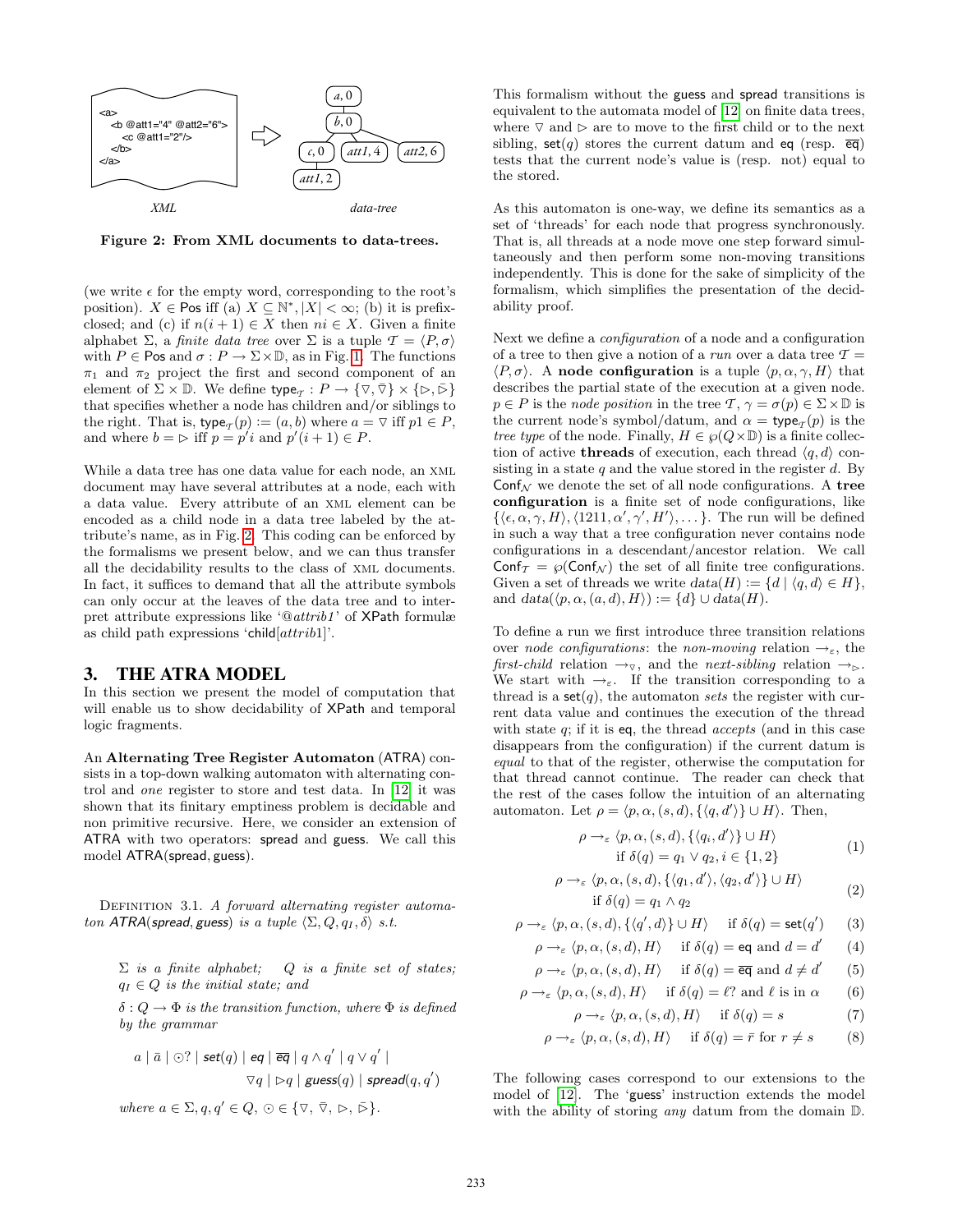Whenever  $\delta(q) = \text{guess}(q')$  is executed, a data value (nondeterministically chosen) is saved in the register.

$$
\rho \to_{\varepsilon} \langle p, \alpha, (s, d), \{ \langle q', e \rangle \} \cup H \rangle
$$
  
if  $\delta(q) = \text{guess}(q'), e \in \mathbb{D}$  (9)

The 'spread' instruction is an unconventional operator in the sense that it depends on the data of all threads in the current configuration with a certain state. Whenever  $\delta(q)$  = spread $(q_2, q_1)$  is executed, a new thread with state  $q_1$  and datum d is created for each thread  $\langle q_2, d \rangle$  present in the configuration. With this operator we can code a universal quantification over all the ancestors' data values. For convenience, we demand that this transition may only be applied if all other possible  $\rightarrow_{\varepsilon}$  kind of transitions were already executed. Or, in other words, that only spread transitions or moving transitions are present in the configuration (the moving transitions being those defined as ' $\nabla q$ ' and ' $\rho q$ ').

$$
\rho \rightarrow_{\varepsilon} \langle p, \alpha, (s, d), \{ \langle q_1, d \rangle \mid \langle q_2, d \rangle \in H \} \cup H \rangle
$$
  
if  $\delta(q) = \text{spread}(q_2, q_1)$  and  
for all  $\langle \tilde{q}, \tilde{d} \rangle \in H$ :  
either  $\delta(\tilde{q}) = \text{spread}(\tilde{q}_1, \tilde{q}_2), \ \delta(\tilde{q}) = \nabla \tilde{q}_1,$   
or  $\delta(\tilde{q}) = \rhd \tilde{q}_1$  for some  $\tilde{q}_1, \tilde{q}_2 \in Q$  (10)

The  $\rightarrow_{\triangledown}$  and  $\rightarrow_{\triangleright}$  transitions advance all threads of the node simultaneously, and are defined, for any type  $\alpha_1 \in$  $\{\nabla, \overline{\nabla}, \triangleright, \triangleright\}$  and symbol and with data value  $\gamma_1 \in \Sigma \times \mathbb{D}$ ,

$$
\langle p, (\nabla, r), \gamma, H \rangle \to_{\nabla} \langle p \, 1, \alpha_1, \gamma_1, H_{\nabla} \rangle, \tag{11}
$$

$$
\langle pi, (l, \rhd), \gamma, H \rangle \to_{\rhd} \langle p(i+1), \alpha_1, \gamma_1, H_{\rhd} \rangle \tag{12}
$$

iff (i) the configuration is 'moving' (i.e., all the threads  $\langle q, d \rangle$ contained in H are of the form  $\delta(q) = \nabla q'$  or  $\delta(q) = \nabla q'$ ; (ii) for  $\odot \in {\triangledown, \triangleright}, H_{\odot} = {\langle q', d \rangle \mid \langle q, d \rangle \in H, \delta(q) = \odot q' };$ and (iii)  $\alpha_1$  and  $\gamma_1$  are consistent with the position p1 in the case of (11), or with  $p(i + 1)$  in the case of (12).

Finally, we define the transition between tree configurations that we call  $\stackrel{t}{\rightarrow}$ . This corresponds to applying a 'non-moving'  $\rightarrow_{\varepsilon}$  to a node configuration, or to apply a 'moving'  $\rightarrow_{\triangledown}$ ,  $\rightarrow_{\triangleright}$ , or both to a node configuration according to its type. That is, we define  $S_1 \stackrel{t}{\rightarrow} S_2$  iff one of the following conditions holds:

1. 
$$
S_1 = \{\rho\} \cup S', S_2 = \{\tau\} \cup S', \rho \rightarrow_{\varepsilon} \tau;
$$
  
\n2.  $S_1 = \{\rho\} \cup S', S_2 = \{\tau\} \cup S',$   
\n $\rho = \langle p, (\nabla, \bar{\rhd}), \gamma, H \rangle, \rho \rightarrow_{\nu} \tau;$   
\n3.  $S_1 = \{\rho\} \cup S', S_2 = \{\tau\} \cup S',$   
\n $\rho = \langle p, (\bar{\nabla}, \rhd), \gamma, H \rangle, \rho \rightarrow_{\rhd} \tau;$   
\n4.  $S_1 = \{\rho\} \cup S', S_2 = \{\tau_1, \tau_2\} \cup S',$   
\n $\rho = \langle p, (\nabla, \rhd), \gamma, H \rangle, \rho \rightarrow_{\nu} \tau_1, \rho \rightarrow_{\rhd} \tau_2.$ 

A run over a data tree  $\mathcal{T} = \langle P, \sigma \rangle$  is a non-empty sequence  $S_1 \xrightarrow{t} \cdots \xrightarrow{t} S_n$  with  $S_1 = \{\langle \epsilon, \alpha_0, \gamma_0, H_0 \rangle\}$  and  $H_0 = \{ \langle q_I , \pi_2(\sigma(\epsilon)) \rangle \}$  (i.e., the thread consisting in the initial state with the root's datum), such that for every  $i \in [1..n], \langle p, \alpha, \gamma, H \rangle \in \mathcal{S}_i$ : (1)  $p \in P$ ; (2)  $\gamma = \sigma(p)$ ; and (3)  $\alpha = \text{type}_{\mathcal{T}}(p)$ . We say that the run is *accepting* iff

$$
\mathcal{S}_n \subseteq \{ \langle p, \alpha, \gamma, \emptyset \rangle \mid \langle p, \alpha, \gamma, \emptyset \rangle \in \mathsf{Conf}_\mathcal{N} \}.
$$



Figure 3: A property not expressible in ATRA.

The ATRA model is closed under all boolean operations [12]. However, the extensions introduced guess and spread, while adding expressive power, are not closed under complement as a trade-off for decidability.

PROPOSITION 3.1. (a)  $ATRA(guess)$  has more expressive power than ATRA; (b) ATRA(spread) has more expressive power than ATRA.

PROOF (SKETCH). (a) is based on the fact that while with guess we can express "there are two leaves with equal datum", with ATRA we cannot do it. Here we focus on the proof of (b). We show a property *P* that can be expressed in ATRA(spread) and such that its negation permits to code an undecidable problem. Hence, *P* cannot be expressed in ATRA since it is both closed under complement and decidable.

Given  $\Sigma = \{a, b\}$ , let  $\mathcal P$  be the following property: "there exists an inner node labeled b such that there is no ancestor labeled a with the same data value" as depicted in Fig. 3. Let us see how  $P$  can be coded into  $\text{ATRA}(\text{spread})$ . Assuming  $q_0$ is the initial state, the transitions should reflect that every a seen along the run is saved with a state  $q_a$ , and that this state is in charge of propagating this datum everywhere in the tree. Then, we non-deterministically choose a b and check that all these stored values under  $q_a$  are different from the current one. For succinctness we write the transitions as positive boolean combinations of the basic operations.

$$
\delta(q_0) = (b \wedge \nabla? \wedge \text{spread}(q_a, q_1)) \vee \n((\bar{a} \vee \text{set}(q_a)) \wedge (\bar{\nabla}? \vee \nabla q_0) \wedge (\bar{\nabla}? \vee \nabla q_0)), \n\delta(q_1) = \overline{\text{eq}}, \qquad \delta(q_a) = (\bar{\nabla}? \vee \nabla q_a) \wedge (\bar{\nabla}? \vee \nabla q_a).
$$

*P*, on the other hand, cannot be expressed by the ATRA model. Were it expressible, then the negation "for every inner node b there exists an ancestor a with the same data value" would also be. It can be seen that with this kind of property one can code an accepting run of a Minsky automaton along a branch by using data to assure that (i) for every increment there is a corresponding future decrement; and by using this property that (ii) for every decrement there exists a corresponding previous increment. This is absurd, as the ATRA model is decidable. We refer the reader to [6, 8] for more details on these kind of codings.  $\square$ 

PROPOSITION 3.2. ATRA(spread, guess) models have the following properties:  $(i)$  they are closed under union,  $(ii)$ they are closed under intersection, (iii) they are not closed under complement.

PROOF (SKETCH). (i) and (ii) are straightforward if we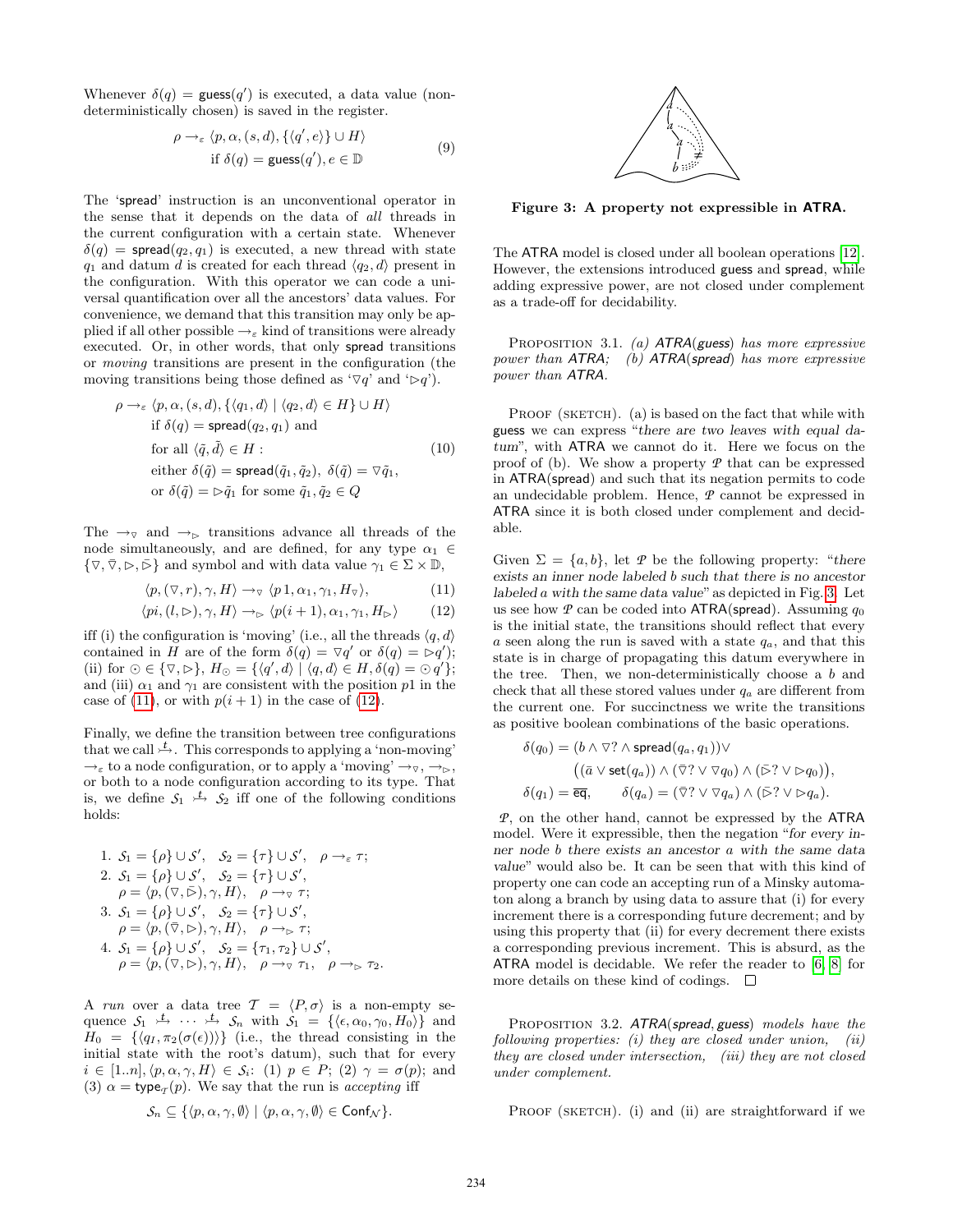notice that the first argument of spread ensures that this transition is always relative to the states of one of the automata being under intersection or union. (iii) is a consequence of the proof of Proposition 3.1 item (b), combined with the fact that the model will be shown to be decidable.  $\square$ 

#### 3.1 Decidability of the emptiness problem

We dedicate this section to prove the decidability of the ATRA(guess, spread) emptiness problem. The main argument consists in interpreting the automaton's execution as a transition system in the theory of well quasi-orderings with some good properties that allow us to obtain an effective procedure for the emptiness problem. This is known in the literature as a well-structured transition system (WSTS) [9]. The following are standard definitions.

DEFINITION 3.2.  $(A, \leq)$  is a well quasi-order (wqo) iff  $\leq \leq$   $\leq$  *A*  $\times$  *A* is a relation that is reflexive, transitive and for every infinite succession  $w_1, w_2, ... \in \mathcal{A}^{\omega}$  there are two indexes  $i < j$  such that  $w_i \leq w_j$ .

DEFINITION 3.3. Given a transition system  $(A, \rightarrow)$ , we define  $Succ(a) := \{a' \mid a \to a'\}, \, Succ^*(a) := \{a' \mid a \to a'\}.$ Given a wqo  $(A, \leq)$  and  $A' \subseteq A$ , we define  $\uparrow A' := \{a \mid a' \in A\}$  $\mathcal{A}', a' \leq a$ .

DEFINITION 3.4. We say that a transition system  $(A, \rightarrow)$ is finitely branching iff  $Succ(a)$  is finite for all  $a \in \mathcal{A}$ . If  $Succ(a)$  is also effectively computable for all a, we say that  $(\mathcal{A}, \rightarrow)$  *is* effective.

DEFINITION 3.5. A wqo  $(A, \leq)$  is reflexive downwards compatible (rdc) with respect to a transition system  $(A, \rightarrow)$ iff for every  $a_1, a_2, a'_1 \in \mathcal{A}$  such that  $a'_1 \le a_1$  and  $a_1 \to a_2$ , there exists  $a'_2 \in \mathcal{A}$  such that  $a'_2 \le a_2$  and either  $a'_1 \to a'_2$  or  $a'_1 = a'_2.$ 

Decidability will be shown as a consequence of the following known result.

PROPOSITION 3.3. ([9, Proposition 5.4]) If  $(A, \leq)$  is a wqo and  $(A, \rightarrow)$  a transition system such that (1) it is rdc, (2) it is effective, and  $(3) \leq$  is decidable; then for any  $a \in \mathcal{A}$ it is possible to compute a finite set  $\mathcal{A}' \subseteq \mathcal{A}$  such that  $\uparrow \mathcal{A}' =$  $\uparrow Succ^*(a)$ .

THEOREM 3.1. Non-emptiness of ATRA(guess, spread) is decidable.

PROOF. As already mentioned, decidability for ATRA was proved in [12]. Here we propose an alternative approach that simplifies the proof of decidability of the two extensions spread and guess.

The proof goes as follows. We will define a wqo  $\prec$  over the *node configurations* and show that  $(Conf_{\mathcal{N}}, \prec)$  is rdc w.r.t.  $\rightarrow_{\varepsilon}$ ,  $\rightarrow_{\triangledown}$  and  $\rightarrow_{\triangleright}$  (Lemma 3.2). We will then apply a useful result (Proposition 3.4) to lift this result to the set of tree configurations and prove for some decidable wqo  $\sqsubset$  that  $(Conf_{\mathcal{T}}, \sqsubset)$  is rdc w.r.t.  $\stackrel{t}{\rightarrow}$ . Note that strictly speaking  $\frac{t}{\sqrt{t}}$  is an infinite-branching transition system as  $\rightarrow_{\triangledown}$  or  $\rightarrow_{\succeq}$  may take *any* value from the infinite set D, and  $\rightarrow_{\varepsilon}$  can also guess any value. However, it can trivially be restricted to an effective finitely branching one. Then, by Proposition 3.3,  $\overset{t}{\rightarrow}$  has an effectively computable upward-closed reachability set, and this implies that the emptiness problem of  $ATRA(guess, spread)$  is decidable.

We first define the relation ' $\prec' \subseteq \mathsf{Conf}_{\mathcal{N}} \times \mathsf{Conf}_{\mathcal{N}}$  between node configurations

$$
\langle p, \alpha, (s, d), H \rangle \prec \langle p', \beta, (s', d'), H' \rangle
$$

0

iff there exists an *injective* mapping  $f : \{d\} \cup data(H) \rightarrow \mathbb{D}$ such that

1. if  $\langle q, e \rangle \in H$  then  $\langle q, f(e) \rangle \in H'$ , 2.  $f(d) = d'$ , and 3.  $s = s'$  and  $\alpha = \beta$ .

Whenever it is necessary to make explicit the witnessing function f that enables the relation, we write  $\rho \prec_f \tau$ . The following lemma follows from the definition just seen.

LEMMA 3.1. (Conf $\mathcal{N}, \prec$ ) is a well quasi-order.

Let  $\rightarrowtail := \rightarrow_{\varepsilon} \cup \rightarrow_{\triangledown} \cup \rightarrow_{\triangleright} \subseteq \mathsf{Conf}_{\mathcal{N}} \times \mathsf{Conf}_{\mathcal{N}}$ . The core of this proof is centered in the following lemma.

LEMMA 3.2. ( $\text{Conf}_{\mathcal{N}}, \prec$ ) is reflexive downward compatible  $(rdc)$  with respect to  $\rightarrow$ .

PROOF. We shall show that for all  $\rho, \tau, \rho' \in \mathsf{Conf}_{\mathcal{N}}$  such that  $\rho \mapsto \tau$  and  $\rho' \prec \rho$ , there is  $\tau'$  such that  $\tau' \prec \tau$  and either  $\rho' \rightarrow \tau'$  or  $\tau' = \rho'$ . The proof is a simple case analysis of the definitions for  $\rightarrow$ . All cases are treated alike, here we present the most representative. Suppose first that  $\rightarrow$ performs  $a \rightarrow_{\varepsilon}$ , then one of the definition conditions of  $\rightarrow_{\varepsilon}$ must apply.

If  $(4)$ , let

$$
\rho = \langle p, \alpha, (s, d), \{ \langle q, d \rangle \} \cup H \rangle \ \rightarrowtail \ \tau = \langle p, \alpha, (s, d), H \rangle
$$

with  $\delta(q) = \text{eq.}$  Let  $\rho' = \langle p', \alpha, (s, e'), H' \rangle \prec_f \rho$ . If there is  $\langle q, e \rangle \in H'$  such that  $f(e) = d$ , then by injectivity of f,  $e = e'$  and we can then apply the same  $\rightarrow_{\varepsilon}$ -transition obtaining

$$
\begin{array}{ccc}\n\rho & \rightarrow_{\varepsilon} & \tau \\
\gamma & & \gamma \\
\rho' & \rightarrow_{\varepsilon} & \tau'\n\end{array}
$$

witenessed by the map  $f$ . Otherwise, we can safely take  $\rho' = \tau'$  and check that  $\tau' \prec_f \tau$ .

If  $(3)$ , let

$$
\rho = \langle p, \alpha, (s, d), \{ \langle q, d' \rangle \} \cup H \rangle \rightarrowtail
$$
  

$$
\tau = \langle p, \alpha, (s, d), \{ \langle q', d \rangle \} \cup H \rangle
$$

with  $\rho \rightarrow_{\varepsilon} \tau$  and  $\delta(q) = \mathsf{set}(q')$ . Again let  $\rho' \prec_f \rho$  containing  $\langle q, e \rangle \in H'$  with  $f(e) = d'$ . In this case we can apply the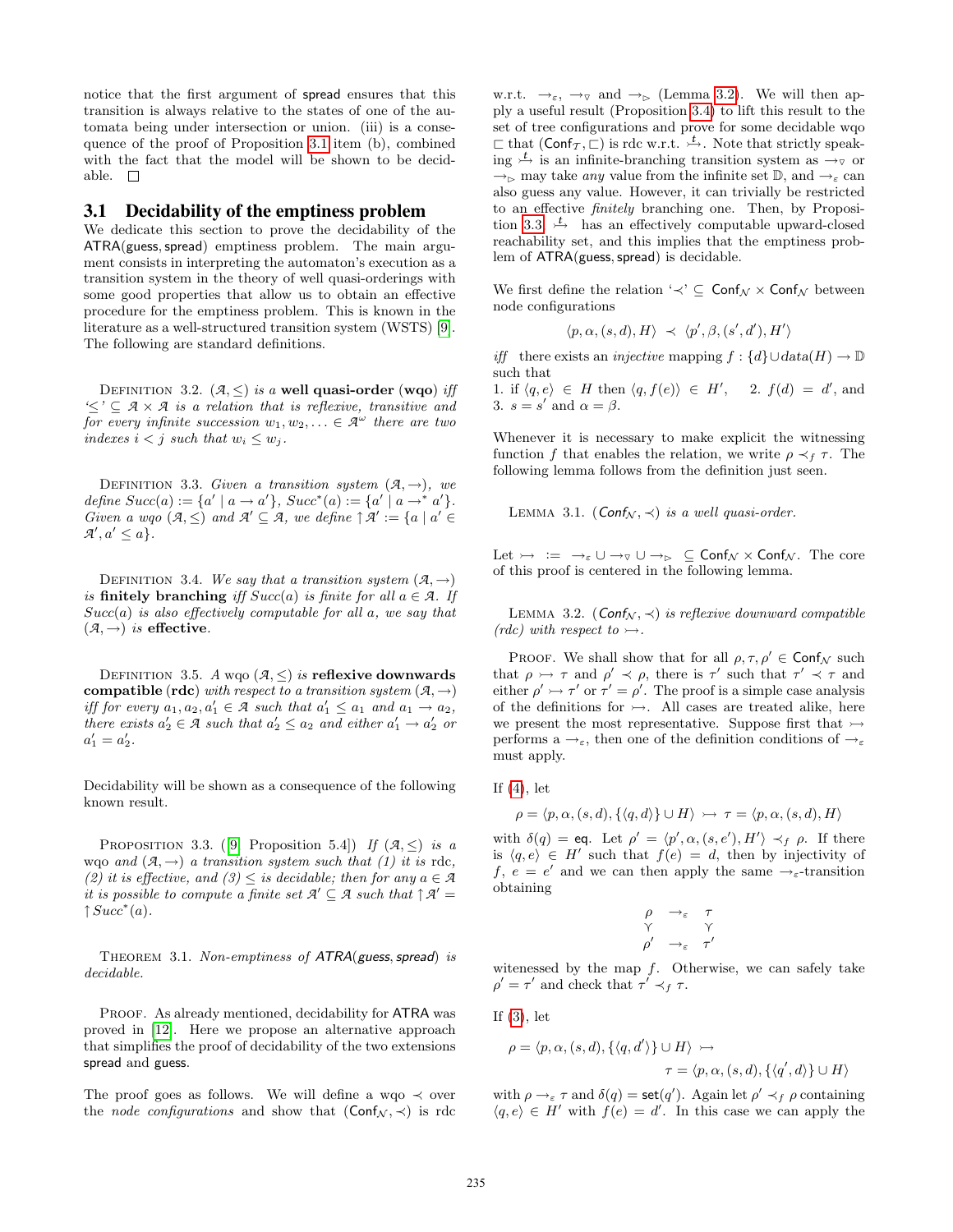same  $\rightarrow_{\varepsilon}$ -transition arriving to  $\tau'$  where  $\tau' \prec_f \tau$ . Else, we take  $\rho' = \tau'.$ 

If a guess is performed (9), let

$$
\rho = \langle p, \alpha, (s, d), \{ \langle q, d' \rangle \} \cup H \rangle \longrightarrow_{\varepsilon}
$$

$$
\tau = \langle p, \alpha, (s, d), \{ \langle q', e \rangle \} \cup H \rangle
$$

with  $\delta(q) = \text{guess}(q')$ . Let  $\rho' = \langle p', \alpha, (s, d'_1), H' \rangle \prec_f \rho$ . Suppose there is  $\langle q, d'_2 \rangle \in H'$  such that  $f(d'_2) = d'$ , then we then take a guess transition from  $\rho'$  obtaining some  $\tau'$ . If  $e \in Im(f)$ , we obtain  $\tau'$  by guessing  $f^{-1}(e)$  and hence  $\tau' \prec_f \tau$ . If  $e \notin Im(f)$ ,  $\tau'$  is obtained by guessing a 'new' value  $e_2$  different from all those of  $data(\rho')$ , and by defining  $f' := f[e_2 \mapsto e]$  we have  $\tau' \prec_{f'} \tau$ . Otherwise, if there is no  $\langle q, d'_2 \rangle \in H'$  such that  $f(d'_2) = d'$ , we take  $\tau' = \rho'$  and check that  $\tau' \prec_f \tau$ .

Finally, if a spread is performed (10), let

$$
\rho = \langle p, \alpha, \gamma, \{ \langle q, d' \rangle \} \cup H \rangle \rightarrow_{\varepsilon} \n\tau = \langle p, \alpha, \gamma, \{ \langle q_1, d \rangle \mid \langle q_2, d \rangle \in H \} \cup H \rangle
$$

with  $\delta(q) = \textsf{spread}(q_2, q_1)$ . Let  $\rho' = \langle p', \alpha, \gamma', H' \rangle \prec_f \rho$  and suppose there is  $\langle q, e \rangle \in H'$  such that  $f(e) = d'$  (otherwise  $\tau' = \rho'$  works). We then take a spread instruction  $\rho' \rightarrow_{\varepsilon} \tau'$ and see that  $\tau' \prec_f \tau$ , because any  $\langle q_1, e \rangle$  in  $\tau'$  generated by the spread must come from  $\langle q_2, e \rangle$  of  $\rho'$ , and hence from some  $\langle q_2, f(e) \rangle$  of  $\rho$ ; now by the spread applied on  $\rho$ ,  $\langle q_1, f(e) \rangle$  is in  $\tau$ . The remaining cases of  $\rightarrow_{\varepsilon}$  are only easier.

There can be 3 other possible 'moving' applications of  $\rightarrow$ depending on the tree type of the node configuration in question. We will only analyze one case, as the others are symmetric. Suppose that we have

$$
\rho = \langle p, (\triangledown, \bar{\triangleright}), (a, d), H \rangle \rightarrowtail \tau = \langle p1, \alpha_1, (a_1, d_1), H_1 \rangle
$$

where  $\rho \to_{\nabla} \tau$ . Let  $\rho' = \langle p', (\nabla, \bar{\triangleright}), (a, d'), H' \rangle \prec_f \rho$ . If  $ρ'$  is such that  $ρ' \prec τ$ , the relation is trivially compatible. Otherwise, we shall prove that there is  $\tau'$  such that  $\rho' \rightarrow \tau'$  and  $\tau' \prec \tau$ . Condition (i) of  $\rightarrow_{\tau}$  holds for  $\rho'$ , because all the states present in  $\rho'$  are also in  $\rho$  (by definition of  $\prec_f$ ) where the condition must hold. Then, we can apply the  $\rightarrow_{\triangledown}$  transition to  $\rho'$  and obtain  $\tau'$  of the form  $\langle p'1, \alpha_1, (a_1, d'_1), H'_1 \rangle$ . Notice that we are taking  $\alpha_1$  and  $a_1$ exactly as in  $\tau$ , and that  $H'_1$  is completely determined by the  $\rightarrow_{\triangledown}$  transition from H'. We only need to describe the value  $d'_1$  that will serve our purpose. As before, if  $d_1 \in Im(f)$  we take  $d_1' = f^{-1}(d_1)$  and check  $\tau' \prec_f \tau$ ; and if  $d_1 \notin Im(f)$  we take  $d'_1$  to be a new value not in  $data(H')$  and check  $\tau' \prec_{f'} \tau$ with  $f' := f[d'_1 \mapsto d_1].$ 

We just showed that for *node configurations*,  $(Conf_{\mathcal{N}}, \rightarrow)$  is rdc w.r.t. (Conf<sub>N</sub>,  $\prec$ ). We now lift this result to tree configurations, by considering that a tree configuration can be equivalently seen as an element from  $(\textsf{Conf}_{\mathcal{N}})^*$ , and showing that the transition system  $((\text{Conf}_{\mathcal{N}})^*, \stackrel{t}{\rightarrow})$  is rdc w.r.t. the embedding order over  $(Conf_N, \prec)$  that we define next.

DEFINITION 3.6. The **embedding order**  $(A^*, \square)$  over an order  $(A, \leq)$  is defined as follows.  $(w_1 \cdots w_n) \sqsubset (v_1 \cdots v_m)$  iff there exist  $1 \leq i_1 < i_2 < \cdots <$ 

 $i_n \leq m$  such that  $w_j \leq v_{i_j}$  for all  $j \in [1..n]$ .

The lifting result is a standard argument, and can be stated in this general proposition.

PROPOSITION 3.4. Let  $\leq, \rightarrow_1 \subseteq \mathcal{A} \times \mathcal{A}, \quad \sqsubset, \rightarrow_2 \subseteq \mathcal{A}^* \times \mathcal{A}^*$ where  $\sqsubset$  is the embedding order over  $(\mathcal{A}, \leq)$  and  $\rightarrow_2$  is such that if  $s \rightarrow_2 t$  then: s and t are of the form  $s = \bar{u} a \bar{v}$ ,  $t = \bar{u} \bar{b} \bar{v}$  where  $\bar{b} = b_1 \cdots b_m$  such that  $a \rightarrow_1 b_z$  for every  $z \in [1..m]$ . Then,

> if  $(A, \leq)$  is a wqo which is rdc with  $\rightarrow_1$ , then  $(A^*, \square)$  is a wqo which is rdc with  $\rightarrow_2$ .

We can apply this proposition by taking  $\rightarrow_1$  as  $\rightarrow_2$ ,  $\le$  as  $\prec$ , and taking that a Conf<sub>T</sub> configuration can be seen as an element of  $(Conf_{\mathcal{N}})^*$  by sorting the set by the lexicographic order on the first component (i.e., the node's position on the tree), and vice versa every element of  $(Conf_{\mathcal{N}})^*$  can be seen as an element from  $\textsf{Conf}_{\mathcal{T}}$ . We instantiate  $\rightarrow_2$  to be  $\rightarrow^{\mathcal{L}}$ as it verifies the conditions demanded for  $\rightarrow_2$ . As a result we have that  $(\textsf{Conf}_{\mathcal{T}}, \stackrel{t}{\rightarrow})$  is rdc w.r.t.  $(\textsf{Conf}_{\mathcal{T}}, \sqsubset)$  and the condition (1) of Proposition 3.3 is met.

As already mentioned, the transition  $\stackrel{t}{\rightarrow}$  does not need to have infinite branching. This is just a consequence of the fact that the  $\frac{t}{r}$ -image of any configuration has only a finite number of configurations up to isomorphism of the data values contained (remember that only equality between data values matters), and representatives for every class are effectively computable. We can then take  $\frac{t}{2}$   $\subset$   $\frac{t}{2}$  to have only one representative element for each class of equivalence and it then follows that the reachable classes of equivalence of  $\sharp$  and  $\sharp$ <sub>2</sub> are the same. Hence, we have that condition (2) from Proposition 3.3 is also met. Finally, condition (3) holds as  $\sqsubset$  is a wqo (by Proposition 3.4) that is computable. We can then apply Proposition 3.3 and it follows that the reachability and non-emptiness problems are decidable. Indeed, an  $\text{ATRA}$ (guess, spread)  $M$  is non-empty iff there exists an element of the finite basis of

$$
\uparrow Succ^*(\{\langle \varepsilon, \alpha, (a, d_0), \{\langle q_I, d_0 \rangle\} \rangle \})
$$

—for any fixed  $d_0$  and some  $\alpha \in \{\nabla, \overline{\nabla}\}\times\{\triangleright, \overline{\rhd}\}\$  and  $a \in$ Σ— in which every node configuration has an empty set of threads.

### 4. DECIDABILITY OF XPATH

This section is mainly dedicated to the decidability of the satisfiability problem for a fragment of XPath with downward and rightward axes known as 'forward-XPath'. This is proved by a reduction to the  $ATRA(guess, spread)$  nonemptiness problem.

## 4.1 Definitions

We consider a fragment of the navigational part of XPath 1.0 with data equality and inequality. In particular this logic is here defined over data trees. However, an xml document may typically have not one data value per node, but a set of attributes, each carrying a data value. This is not a problem since every attribute of an xml element can be encoded as a child node in a data tree labeled by the attribute's name. Thus, all the decidability results hold also for XPath with attributes over xml documents.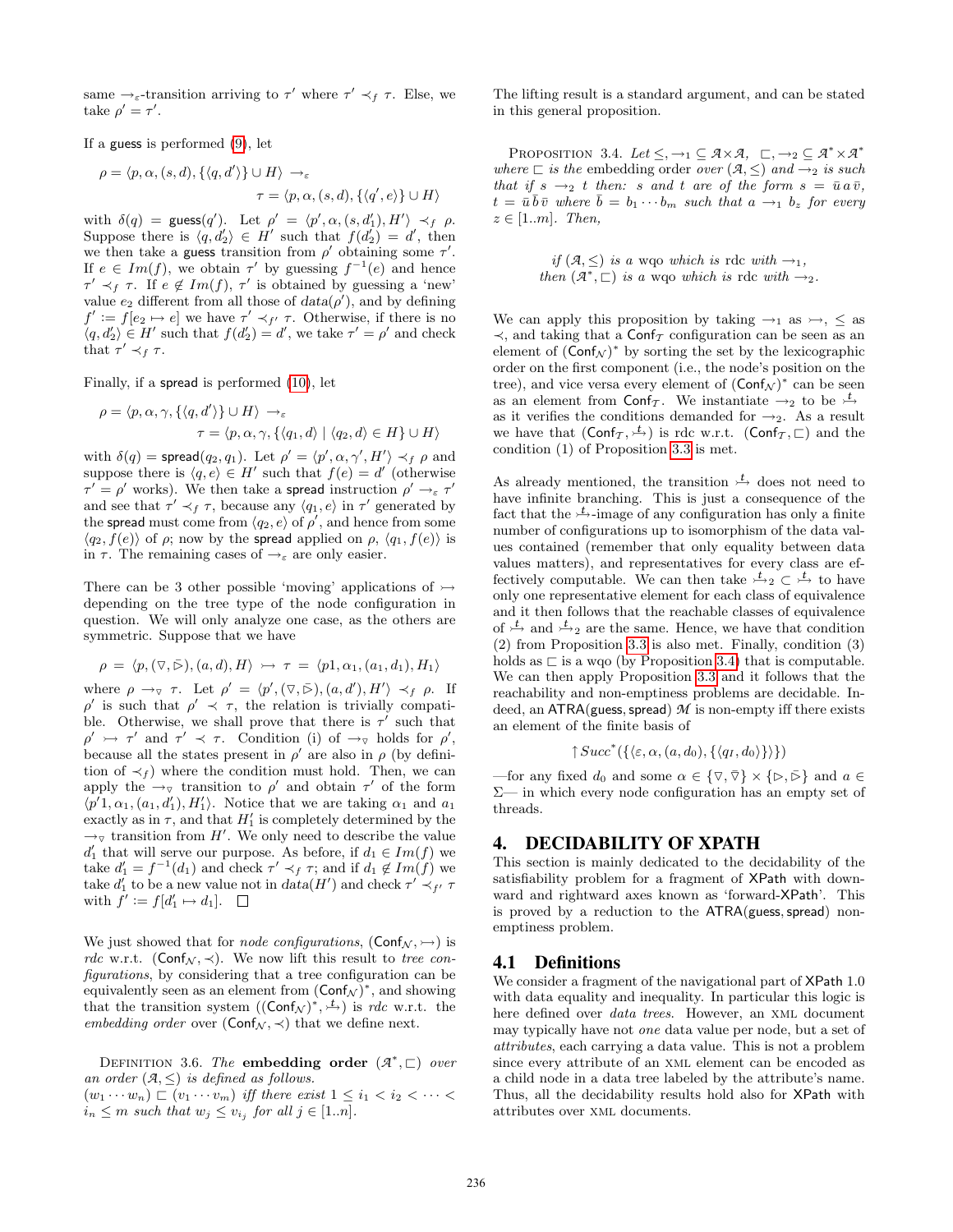Let us define a simplified syntax for this logic. XPath is a two-sorted language, with *path* expressions  $(\alpha, \beta, \dots)$  and node expressions  $(\varphi, \psi, \dots)$ . We write XPath( $\mathcal{O}$ ) to denote the data-aware fragment with the set of axes  $\mathcal{O} \subseteq \{\downarrow, \downarrow^*$  $,\rightarrow,\rightarrow^*,\leftarrow,^*,\leftarrow,^*,\uparrow,\uparrow^*$ . It is defined by mutual recursion as follows,

$$
\alpha, \beta ::= o \mid [\varphi] \mid \alpha \beta \mid \alpha \cup \beta \qquad o \in \mathcal{O} \cup \{\varepsilon\}
$$

$$
\varphi, \psi ::= a \mid \neg \varphi \mid \varphi \lor \psi \mid \varphi \land \psi \mid \langle \alpha \rangle \mid \alpha = \beta \mid \alpha \neq \beta
$$

where  $a \in \Sigma$ , and  $\Sigma$  is a finite alphabet. A *formula* of  $XPath(\mathcal{O})$  is either a node expression or a path expression. We define the 'forward' set of axes as  $\mathfrak{F} := \{ \downarrow, \downarrow^*, \rightarrow, \rightarrow^* \},$  and consequently the fragment 'forward-XPath' as  $XPath(\mathfrak{F})$ . We also refer by  $\mathsf{XPath}^-(\mathfrak{F})$  to the fragment considered in [12] where data tests are of the restricted form  $\varepsilon = \alpha$  or  $\varepsilon \neq \alpha$ .<sup>2</sup>

There have been efforts to extend XPath to have the full expressivity of MSO, e.g. by adding a least fix-point operator (cf. [3, Sect. 4.2]), but these logics generally lack clarity and simplicity. However, a form of recursion can be added by means of the Kleene star, which allows us to take the transitive closure of any path expression. Although in general this is not enough to already have MSO [4], it does give an intuitive language with counting ability. By  $\text{regXPath}(\mathcal{O})$  we refer to the enriched language where path expressions are extended by allowing the Kleene star on any path expression.

$$
\alpha, \beta ::= o \mid [\varphi] \mid \alpha \beta \mid \alpha \cup \beta \mid \alpha^* \qquad o \in \mathcal{O} \cup \{\varepsilon\}
$$

Let  $\mathcal{T} = \langle P, \sigma \rangle$  be a data tree. The semantics of XPath is defined as the set of elements (in the case of node expressions) or pairs of elements (in the case of path expressions) selected by the expression. The data aware expressions are the cases  $\alpha = \beta$  and  $\alpha \neq \beta$ .

$$
\llbracket - \rrbracket^T := \{(xi, x(i+1)) \mid x(i+1) \in P\}
$$
\n
$$
\llbracket \rrbracket^T := \{(x, xi) \mid xi \in P\}
$$
\n
$$
\llbracket \alpha^* \rrbracket^T := \text{the reflexive transitive closure of } \llbracket \alpha \rrbracket^T
$$
\n
$$
\llbracket \varepsilon \rrbracket^T := \{(x, x) \mid x \in P\}
$$
\n
$$
\llbracket \alpha \beta \rrbracket^T := \{(x, z) \mid \exists y.(x, y) \in \llbracket \alpha \rrbracket^T, (y, z) \in \llbracket \beta \rrbracket^T\}
$$
\n
$$
\llbracket [\varphi] \rrbracket^T := \{x, x\} \mid x \in \llbracket \varphi \rrbracket^T\}
$$
\n
$$
\llbracket \alpha \cup \beta \rrbracket^T := \llbracket \alpha \rrbracket^T \cup \llbracket \beta \rrbracket^T
$$
\n
$$
\llbracket \varphi \lor \psi \rrbracket^T := \llbracket \varphi \rrbracket^T \cup \llbracket \psi \rrbracket^T
$$
\n
$$
\llbracket \alpha = \beta \rrbracket^T := \llbracket x \in P \mid \exists y.(x, y) \in \llbracket \alpha \rrbracket^T\}
$$
\n
$$
\llbracket \alpha = \beta \rrbracket^T := \llbracket x \in P \mid \exists y. z.(x, y) \in \llbracket \alpha \rrbracket^T,
$$
\n
$$
(x, z) \in \llbracket \beta \rrbracket^T, \pi_2(\sigma(y)) = \pi_2(\sigma(z))\}
$$
\n
$$
\llbracket \varphi \land \psi \rrbracket^T := \llbracket \varphi \rrbracket^T \cap \llbracket \psi \rrbracket^T
$$
\n
$$
\llbracket \alpha \neq \beta \rrbracket^T := \{x \in P \mid \exists y, z.(x, y) \in \llbracket \alpha \rrbracket^T,
$$
\n
$$
(x, z) \in \llbracket \beta \rrbracket^T, \pi_2(\sigma(y)) \neq \pi_2(\sigma(z))\}
$$
\n
$$
\llbracket a \rrbracket^T := \{x \in P \mid \pi_1(\sigma(x)) = a\}
$$

For instance, in the model of Fig. 1,

$$
[\![\langle \downarrow^*[b \wedge \downarrow[b] \neq \downarrow[b]] \rangle]\!]^T = \{\epsilon, 1, 12\}.
$$

We define  $\mathsf{sub}(\varphi)$  to denote the set of all subformulæ of  $\varphi$ ,  $\textsf{psub}(\varphi) := \{ \alpha \mid \alpha \in \textsf{sub}(\varphi), \alpha \text{ is a path expression} \},\$ and  $nsub(\varphi) := \{ \psi \mid \alpha \in sub(\varphi), \psi \text{ is a node expression} \}.$ 

*Primary key.* It is worth noting that  $XPath(\mathfrak{F})$  —contrary to XPath<sup>−</sup>( $\mathfrak{F}$ )— can express unary *primary key* constraints. That is, whether for some symbol a, all the a-elements in the tree have different data values.

LEMMA 4.1. For every  $a \in \Sigma$  let pk(a) be the property over a tree  $\mathcal{T} = \langle P, \sigma \rangle$ : "For every two different positions"  $p, p' \in P$  of the tree, if  $\pi_1(p) = \pi_1(p') = a$ , then  $\pi_2(p) \neq$  $\pi_2(p')$ ". Then, pk(a) is expressible in XPath for any a.

PROOF. It is easy to see that the *negation* of this property can be tested by first guessing the closest common ancestor of two different a-elements with equal datum in the underlying 'first child'-'next sibling' binary tree coding. At this node, we verify the presence of two a-nodes with equal datum, one accessible with a "↓\*" relation and the other with a compound " $\rightarrow^+ \downarrow^*$ " relation (hence the nodes are different). The expressibility of the property then follows from the logic being closed under negation. The reader can check that the following formula expresses the property, where  $\downarrow^+$  =  $\downarrow \downarrow^*$ and  $\rightarrow$ <sup>+</sup>' =  $\rightarrow \rightarrow$ <sup>\*</sup>'.

$$
pk(a) \equiv \neg \langle \downarrow^* [\varepsilon[a] = \downarrow^+ [a] \vee \downarrow^* [a] = \rightarrow^+ \downarrow^* [a] \rangle \square
$$

#### 4.2 Reduction to ATRA non-emptiness

In this section we show how satisfiability of forward-XPath can be decided with the help of the automata model introduced in Section 3. First let us fix some nomenclature.

DEFINITION 4.1. We say that a class of automata *S* cap**tures** a logic  $\mathcal{L}$  iff there exists a translation  $t : \mathcal{L} \to \mathcal{S}$  such that for every  $\varphi \in L$  and data tree *T*, we have that *T* verifies  $\varphi$  if and only if  $t(\varphi)$  has an accepting run over *T*.

[12] shows that ATRA captures the fragment 'XPath<sup>-</sup> $(\mathfrak{F})$ '. It is immediate to see that ATRA can easily capture the Kleene star operator on any path formula, obtaining decidability of regXPath<sup>-</sup> $(\mathfrak{F})$ . However, these decidability results cannot be generalized to the full unrestricted forward fragment  $XPath(\mathfrak{F})$  as ATRA is not powerful enough to capture the expressivity of the logic. It cannot express, for instance, that there are two different leaves with the same data value. Unfortunately, the model  $\text{ATRA}(\text{guess}, \text{spread})$  introduced in this article can neither capture  $XPath(\mathfrak{F})$ . Concretely, data tests of the form  $\neg(\alpha = \beta)$  are impossible to perform for  $ATRA(guess, spread)$  as this would require —in some sense the ability to guess two disjoint sets of data values  $S_1, S_2$ such that all  $\alpha$ -paths lead to a data value of  $S_1$ , and all  $\beta$ -paths lead to a data value of  $S_2$ . Still, in the sequel we show that there exists a reduction from the satisfiability of regXPath $(\mathfrak{F})$  to the emptiness of ATRA(guess, spread). This result settles an open question regarding the decidability of the satisfiability problem for the forward-XPath fragment:

<sup>&</sup>lt;sup>2</sup>[12] refers to  $\mathsf{XPath}^-(\mathfrak{F})$  as 'forward  $\mathsf{XPath}$ '. Here, 'forward  $XPath'$  is the unrestricted fragment  $XPath(\mathfrak{F})$ .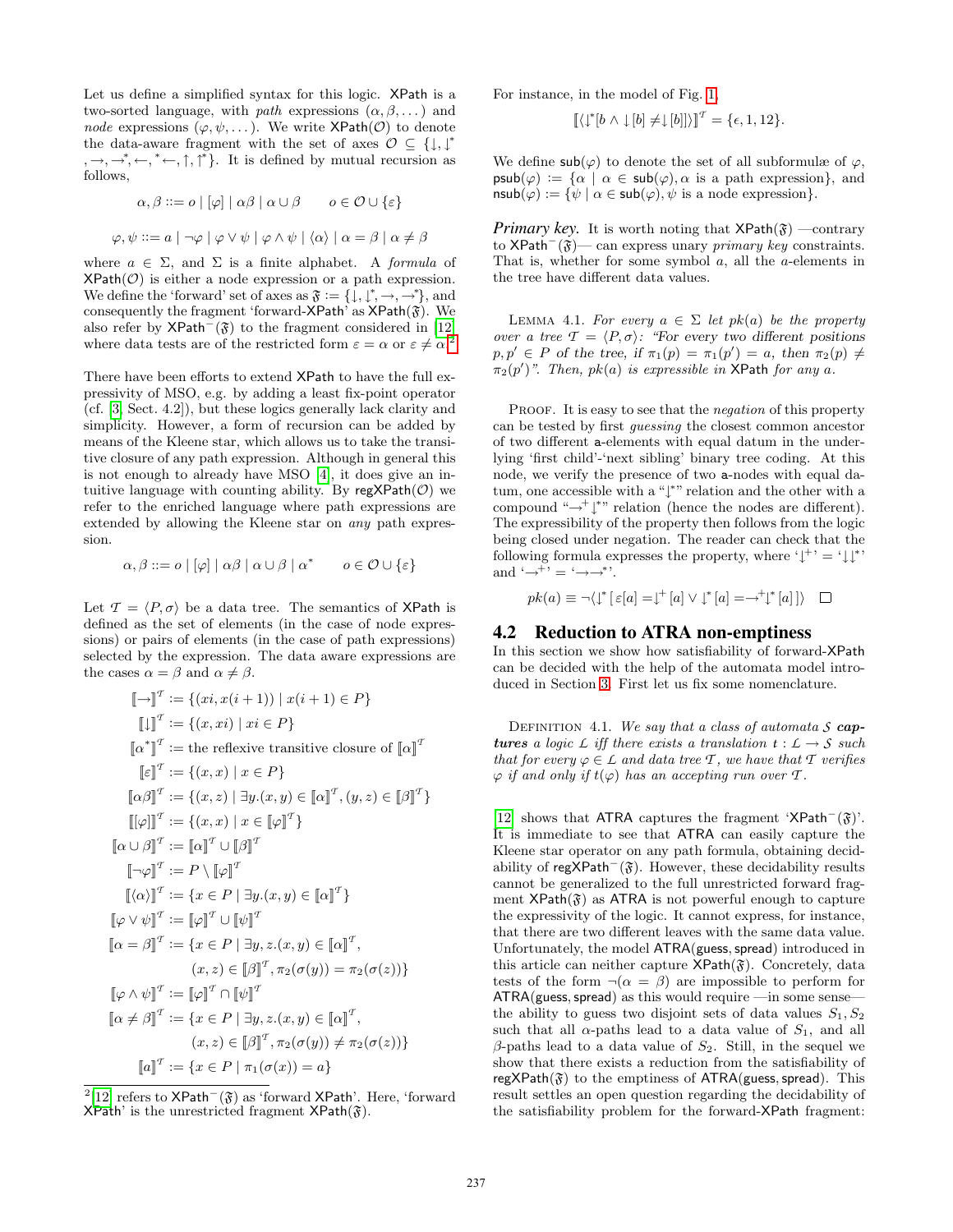$XPath(\mathfrak{F})$ . The main results that will be shown in Section 4.3 are the following.

THEOREM 4.1. Satisfiability of regXPath $(\mathfrak{F})$  in the presence of DTDs and unary primary key constraints is decidable, non primitive recursive.

And hence the next corollary follows from the logic being closed under boolean operations.

COROLLARY 4.1. The query containment and the query equivalence problems are decidable for  $XPath(\mathfrak{F})$ .

Moreover, these decidability results hold for regXPath( $\mathfrak{F}$ ) and even for two extensions:

- a navigational extension with upward axes (in Section 4.4), and
- a generalization of the data tests that can be performed (in Section 4.5).

### 4.3 Allowing arbitrary data tests

This section is devoted to the proof of the following statement.

PROPOSITION 4.1. For every  $\eta \in \text{reg} \times \text{Path}(\mathfrak{F})$  there exists an effectively computable ATRA(guess, spread) automaton  $M$ such that  $M$  is non-empty iff  $\eta$  is satisfiable.

The proof can be sketched as follows:

- We define a *strategy* of evaluation consisting of a restriction of the transition  $\overrightarrow{t}$  of ATRA(guess, spread) that is referred to as  $\frac{t}{t} \subseteq \frac{t}{t}$ . This strategy verifies that there exists an accepting run under  $\overline{f}$  iff there exists an accepting run under  $\overrightarrow{t}$ .
- We give a translation from forward XPath formulæ to  $ATRA(guess, spread)$  automata such that  $(1)$  any tree accepted by the automaton  $M$  with the evaluation strategy  $\stackrel{t}{\leftrightarrow}$  verifies the XPath formula  $\eta$ , and (2) any tree verified by the formula  $\eta$  is accepted by the automaton *M* .

Intuitively,  $\stackrel{t}{\leftrightarrow}$  is the restriction of  $\stackrel{t}{\rightarrow}$  to a finitely branching transition system, where each data value introduced non deterministically (either from a guess or from a  $\rightarrow_{\triangledown}$  or  $\rightarrow_{\triangleright}$ transition) verifies that either it already existed in the current node configuration, or it has not appeared so far along the whole execution of the automaton. Note that with this semantics the automaton accepts strictly *less* data trees. However, this can be done preserving the existence of data trees with accepting runs since from an accepting  $\frac{t}{t}$  sequence one can construct a similar accepting  $\stackrel{t}{\leftrightarrow}$  sequence. Indeed, for any data tree  $\mathcal T$  accepted under the  $\overset{\mathbf t}{\rightarrow}$  semantics, there is another data tree  $\mathcal{T}'$ , that only differs in  $\mathcal T$  in the data values of some nodes, which is accepted both under the  $\stackrel{t}{\leftrightarrow}$  semantics and the  $\stackrel{t}{\leftrightarrow}$  semantics.

DEFINITION 4.2. Let us fix  $\theta : \mathbb{N}^* \times \mathbb{N} \to \mathbb{D}$  an injective map. Consider the restriction where  $\rho = \langle p, \ldots \rangle \rightarrow \tau$  applies only if

1.  $\tau$  introduces a data value already in data( $\rho$ ), or 2. if it introduces the value  $\theta(p1, 1)$ .

A similar restriction applies for  $\rho = \langle pi, ...\rangle \rightarrow_{\rhd} \tau$  and  $\theta(p(i + 1), 1)$ . Finally,  $\rho = \langle p, \ldots \rangle \rightarrow_{\varepsilon} \tau$  applies only if either

- 1. a non-guess transition is performed;
- 2. a guess transition is performed and a data value already in data( $\rho$ ) is quessed; or
- 3. a guess transition is performed and the guessed data value is  $\theta(p, i_{min})$ , where

 $i_{min} = min\{i \mid \theta(p, i) \notin data(\rho)\}.$ 

We note this restriction of  $\stackrel{t}{\rightarrow}$  by  $\stackrel{t}{\rightarrow}$ .

The following lemma follows from the definition above.

LEMMA 4.2. Let *M* be an ATRA(guess, spread). *M* has an accepting run under  $\stackrel{\mathsf{t}}{\longrightarrow}$  iff it has an accepting run under *t* · .

Based on the semantics of  $\stackrel{t}{\leftrightarrow}$ , we define a translation from regXPath( $\mathfrak{F}$ ) formulæ to ATRA(guess, spread) automata. Let  $\eta$  be a regXPath( $\mathfrak{F}$ ) formula and let  $\mathcal M$  be the corresponding ATRA(guess, spread) automaton defined by the translation. We show that (i) if a data tree *T* is accepted by *M* under the  $\stackrel{t}{\leftrightarrow}$  strategy, then *T* verifies *η*, and (ii) if a data tree *T* verifies  $\eta$ , then *T* is accepted by *M* (under  $\overset{t}{\rightarrow}$ ). The emptiness problem for *M* under  $\stackrel{t}{\leftrightarrow}$  and  $\stackrel{t}{\leftrightarrow}$  are equivalent as already discussed, and thus Proposition 4.1 follows.

#### *The translation*

Let  $\eta$  be a regXPath( $\mathfrak{F}$ ) node expression in negated normal form (nnf for short). For succinctness and simplicity of the translation, we assume that  $\eta$  is in a normal form such that the ↓-axis is interpreted as the *leftmost* child. To obtain this normal form, it suffices to replace every appearance of '↓' by  $\downarrow \rightarrow^*$ . For every path expression  $\alpha \in \text{psub}(\eta)$ , consider a deterministic complete finite automaton  $\mathcal{H}_{\alpha}$  over the alphabet  $\Sigma_{\eta} = {\varphi \mid \varphi \in \text{nsub}(\eta)} \cup {\downarrow, \to}$  which corresponds to that regular expression. We assume the following names of its components:  $\mathcal{H}_{\alpha} = \langle \Sigma_n, \delta_\alpha, Q_\alpha, 0, F_\alpha \rangle$ , with  $Q_\alpha \subset \mathbb{N}$ the finite set of states and  $0 \in Q_\alpha$  the initial state. We next show how to translate  $\eta$  into an ATRA(guess, spread) automaton  $M$ . For the sake of readability we define the transitions as positive boolean combinations of ∨ and ∧ over the set of basic tests and states. Any of these —take for instance  $\delta(q) = (\mathsf{set}(q_1) \land \nabla q_2) \lor (q_3 \land \bar{a})$  can be rewritten into an equivalent ATRA with at most one boolean connector per transition (as in Definition 3.1) in polynomial time. The most important cases are those relative to the following data tests:

1.  $\alpha = \beta$  2.  $\alpha \neq \beta$  3.  $\neg(\alpha = \beta)$  4.  $\neg(\alpha \neq \beta)$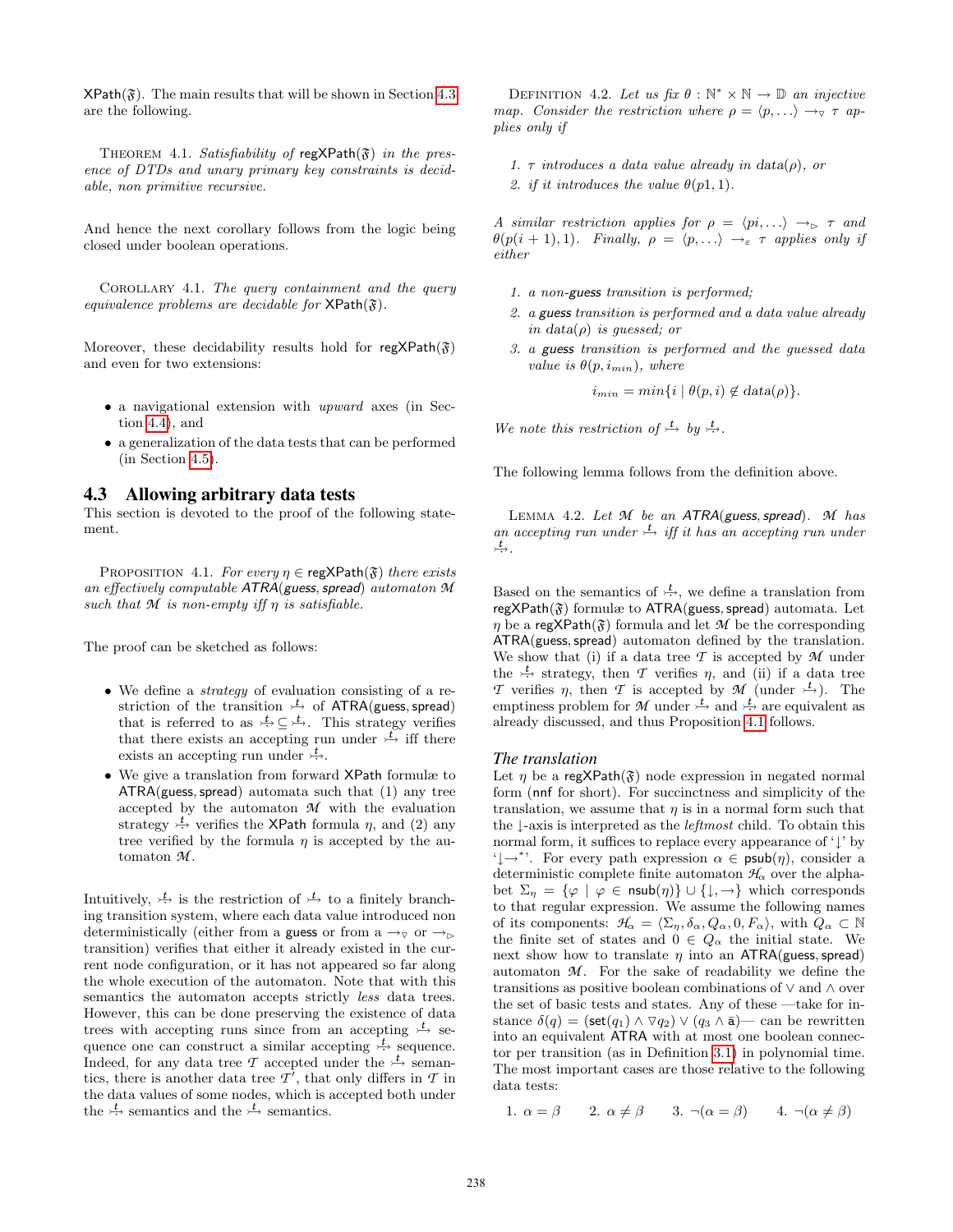We define the ATRA(guess, spread) automaton

$$
\mathcal{M}:=\langle \Sigma, Q, \llbracket \varphi \rrbracket, \delta \rangle
$$

with

$$
\begin{aligned} Q &:= \{(\hspace{-0.06cm}( \varphi), (\hspace{-0.06cm}( \alpha)\hspace{-0.06cm})^\circledast_{c,i}, (\hspace{-0.06cm}( \alpha)\hspace{-0.06cm})^\circledast_{r}, (\hspace{-0.06cm}( \alpha,\beta)\hspace{-0.06cm})^\circledast_{c,i,\mathcal{E},j}\mid \varphi\in\text{nsub}^-(\eta),\\ \alpha,\beta\in\text{psub}^-(\eta),\circledast\in\{=,\neq,\neg=\neg\neq\},\\ i\in Q_\alpha, \mathcal{C}\subseteq Q_\alpha, j\in Q_\beta, \mathcal{E}\subseteq Q_\beta\} \end{aligned}
$$

where  $op^-$  is the smallest superset of op closed under negation under nnf, i.e., if  $\varphi \in \mathsf{op}^-(\eta)$  then nnf $(\neg \varphi) \in \mathsf{op}^-(\eta)$ . The sets  $\mathcal{C}, \mathcal{E}$  are not essential to understand the general construction, and they have as only purpose to disallow nonmoving loops in the definition of  $\delta$ . As an example we first take care of the boolean connectors and the simplest tests.

$$
\begin{aligned}\n\delta(\mathsf{a}\mathsf{b}) &:= \mathsf{a} & \delta(\mathsf{b}\varphi \vee \psi) &:= \mathsf{b}\varphi \vee \mathsf{b}\psi \\
\delta(\mathsf{b}\neg\mathsf{a}\mathsf{b}) &:= \mathsf{a} & \delta(\mathsf{b}\varphi \wedge \psi) &:= \mathsf{b}\varphi \wedge \mathsf{b}\psi\n\end{aligned}
$$

The tests  $\langle \alpha \rangle$  and  $\neg \langle \alpha \rangle$  are coded in a standard way, see[12] for more details. Here we focus on the data-aware cases. Using the guess operator, we can easily define the cases corresponding to the data test cases 1 and 2 as follows. Here,  $\alpha$ |F holds at the endpoint of a path matching  $\alpha$ .

$$
\begin{aligned}\n\delta(\{\alpha = \beta\}) &:= \text{guess}(\{\alpha, \beta\}^=) \\
\delta(\{\alpha, \beta\}^=) &:= (\{\alpha\}^{\overline{\theta}}_{\emptyset, 0} \land (\{\beta\}^{\overline{\theta}}_{\emptyset, 0}) \qquad \delta(\{\alpha\}^{\overline{e}}) := \text{eq} \\
\delta(\{\alpha \neq \beta\}) &:= \text{guess}(\{\alpha, \beta\}^{\neq}) \\
\delta(\{\alpha, \beta\}^{\neq}) &:= (\{\alpha\}^{\overline{\theta}}_{\emptyset, 0} \land (\{\beta\}^{\neq}_{\emptyset, 0}) \qquad \delta(\{\alpha\}^{\neq}_{\mathsf{F}}) := \overline{\text{eq}}\n\end{aligned}
$$

We define the transitions associated to each  $\mathcal{H}_{\alpha}$ , for  $i \in$  $Q_{\alpha}, \mathcal{C} \subseteq Q_{\alpha}, \mathcal{B} \in \{=, \neq\}.$ 

$$
\delta(\{\alpha\}_{C,i}^{\circledast}):=\bigvee_{\substack{\varphi\in\operatorname{nsub}(\alpha),\\i':=\delta_{\alpha}(\varphi,i),\ i'\not\in\mathcal{C}}}\left(\{\varphi\}\wedge\{\alpha\}_{C\cup\{i'\},i'}^{\circledast}\right)\\ \vee\ \nabla\{\alpha\}_{\emptyset,\delta_{\alpha}(1,i)}^{\circledast}\vee\triangleright\{\alpha\}_{\emptyset,\delta_{\alpha}(\rightarrow,i)}^{\circlearrowleft}\vee\bigvee_{i\in F_{\alpha}}\{\alpha\}_{i}^{\circledast}
$$

The test case 4 involves also an existential quantification over data values. In fact,  $\neg(\alpha \neq \beta)$  means that either (1) there are no nodes reachable by  $\alpha$ , or (2) there are no nodes reachable by  $\beta$ , or (3) there exists a data value d such that both (a) all elements reachable by  $\alpha$  have datum d, and (b) all elements reachable by  $\beta$  have datum d.

$$
\delta(\{\neg \alpha \neq \beta\}) := \{\neg \langle \alpha \rangle\} \lor \{\neg \langle \beta \rangle\} \lor \text{guess}(\{\alpha, \beta\})^{\neg \neq})
$$

$$
\delta(\{\alpha, \beta\})^{\neg \neq}) := \{\alpha\}_{\emptyset, 0}^{\neg \neq} \land \{\beta\}_{\emptyset, 0}^{\neg \neq}
$$

$$
\delta(\{\alpha\}_{F}^{\neg \neq}) := \text{eq} \qquad \delta(\{\alpha\}_{F}^{\neg \neq}) := \overline{\text{eq}}
$$

$$
\begin{split} \delta([\alpha]_{\mathcal{C},i}^{\neg\circledast}) := & \bigwedge_{\varphi \in \text{rsub}(\alpha), \\ i':=\delta_{\alpha}(\varphi,i), \ i'\not\in \mathcal{C}} ((\![\bar{\varphi}]\!] \vee (\![\alpha]\!]_{\mathcal{C}\cup\{i'\},i'}^{\neg\circledast}) \\ & \qquad \qquad \wedge (\bar{\nabla}?\vee \nabla([\alpha]\!]_{\emptyset,\delta_{\alpha}(\downarrow,i)}^{\neg\circledast}) \wedge (\bar{\vartriangleright}?\vee \vartriangleright [\alpha]\!]_{\emptyset,\delta_{\alpha}(\rightarrow,i)}^{\neg\circledast}) \\ & \qquad \qquad \wedge \bigwedge_{i\in F_{\alpha}} (\![\alpha]\!]_{\mathsf{F}}^{\neg\circledast} \quad \text{where $\bar{\varphi}$ stands for $ \text{nnf}(\neg\varphi)$. } \end{split}
$$

The difficult part is the translation of the data test case 3. The main reason for this difficulty is the fact that ATRA automata do not have the expressivity to make these kinds of tests. An expression  $\neg(\alpha = \beta)$  forces the set of data values reachable by an  $\alpha$ -path and the set of those reachable by a  $\beta$ -path to be disjoint. We show that nonetheless the automaton can test for a condition that is sat-equivalent to  $\neg(\alpha = \beta)$ . Suppose first that  $\eta = \neg(\bot \alpha = \neg \beta)$  is to be checked for satisfiability. One obvious answer would be to test separately  $\alpha$  and  $\beta$ . If both tests succeed, we can then build a model satisfying  $\eta$  out of the two witnessing trees by making sure they have disjoint sets of values. Otherwise,  $\eta$  is clearly unsatisfiable. Suppose now that we have  $\eta = \varphi \wedge \neg (\downarrow \alpha = \rightarrow \beta)$ , where  $\varphi$  is any formula with no data tests of type 3. One could build the automaton for  $\varphi$ and then ask for "spread $((\downarrow \alpha)_0^{-1} \vee (\rightarrow \beta)_0^{-1})$ " in the automaton. This corresponds to the property "for every data value d taken into account by the automaton (as a result of the translation of  $\varphi$ ), either all elements reachable by  $\alpha$ do not have datum d, or all elements reachable by  $\beta$  do not have datum d". If  $\varphi$  contains a  $\alpha' = \beta'$  formula, this translates to a guessing of a witnessing data value d. Then the use of spread takes care of this particular data value, and indeed of all other data values that were guessed to satisfy similar demands. In other words, it is not because of d that  $\neg(\downarrow \alpha \implies \beta)$  will be falsified. But then, the  $\frac{t}{\sqrt{t}}$  semantics ensures that no pair of nodes accessible by  $\alpha$ and  $\beta$  share the same datum. This is the main idea we encode next. Here,  $\mathsf{spread}(q) := \bigwedge_{q' \in Q} \mathsf{spread}(q', q), \text{ and we}$ define  $\delta(\lceil \neg(\alpha = \beta) \rceil) := (\lceil \alpha, \beta \rceil)_{\emptyset, 0, \emptyset, 0}^{\neg \equiv}$ . Given  $\neg(\alpha = \beta)$ , the automaton systematically looks for the closest common ancestor of every pair  $(x, y)$  of nodes accessible by  $\alpha$  and  $\beta$ respectively, and tests, for every data value d in the node configuration, that either (1) all data values accessible by the remaining path of  $\alpha$  are different from d, or (2) all data values accessible by the remaining path of  $\beta$  are different from d.

$$
\begin{aligned} \delta(\langle\alpha,\beta\rangle & \overline{c}_{1,i,C_{2},j}^{-1}) := \text{spread}\left(\langle\alpha\rangle\overline{\theta_{j,i}^{-}} \vee \langle\beta\rangle\overline{\theta_{j,j}^{-}}\right) \\ & \qquad \wedge \nabla(\alpha,\beta) \overline{\theta_{j,\delta_{\alpha}}^{-}}(\bot,i),\emptyset,\delta_{\beta}(\bot,j) \\ & \qquad \wedge \rhd(\alpha,\beta) \overline{\theta_{j,\delta_{\alpha}}^{-}}(\bot,i),\emptyset,\delta_{\beta}(\bot,j) \\ & \qquad \wedge \bigwedge_{i \in F_{\alpha}} (\beta) \overline{\theta_{j,j}^{-}} \wedge \bigwedge_{j \in F_{\alpha}} (\alpha) \overline{\theta_{j,i}^{-}} \\ & \qquad \wedge \bigwedge_{\varphi \in \text{nsub}(\alpha),} ((\overline{\varphi}) \vee (\alpha,\beta) \overline{\mathcal{C}_{1}}^{-} \cup \{\iota'\},i',c_{2},j) \\ & \qquad \qquad \varphi \in \text{nsub}(\alpha), \\ & \qquad \qquad \iota' := \delta_{\alpha}(\varphi,i), i' \not\in C_{1} \\ & \qquad \wedge \bigwedge_{\varphi \in \text{nsub}(\beta),} ((\overline{\varphi}) \vee (\alpha,\beta) \overline{\mathcal{C}_{1},i},c_{2} \cup \{j'\},j') \\ & \qquad \qquad \varphi \in \text{nsub}(\beta), \\ & \qquad \qquad j':=\delta_{\beta}(\varphi,j), j' \not\in C_{2} \end{aligned}
$$

The following lemmas then follow from the discussion above.

LEMMA 4.3. For any data tree *T*, if *T* verifies  $\eta$ , then *M*  $accepts$  *T* under the  $\stackrel{t}{\rightarrow}$  semantics.

Lemma 4.4. For any data tree *T* , if *M* accepts *T* under the  $\stackrel{t}{\leftrightarrow}$  semantics, then *T* verifies  $\eta$ .

Lemmas 4.3 and 4.4 together with Lemma 4.2 conclude the proof of Proposition 4.1. We then have that Theorem 4.1 holds.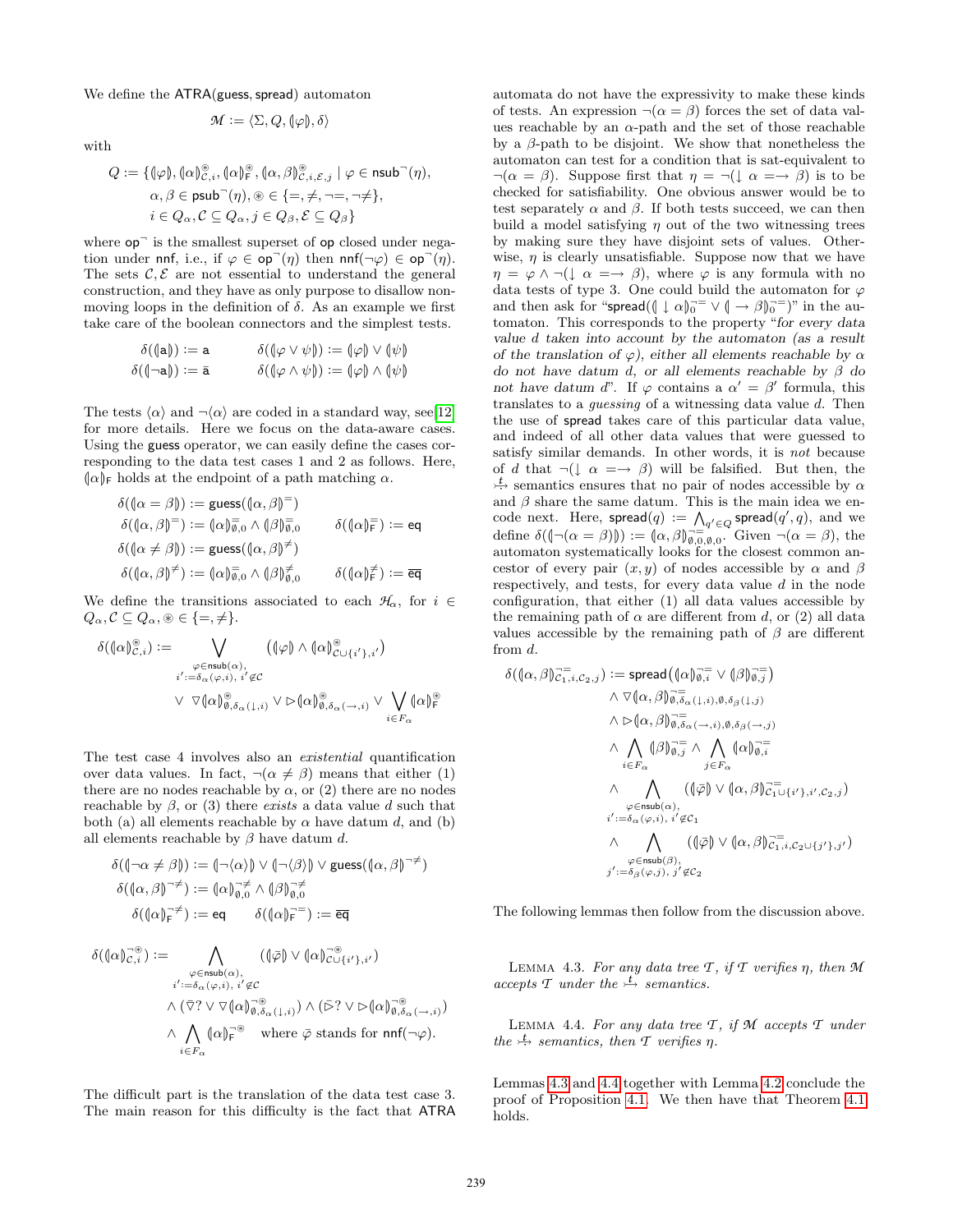PROOF OF THEOREM 4.1. By Proposition 4.2, satisfiability of  $\text{regXPath}(\mathfrak{F})$  is reducible to the nonemptiness problem for ATRA(guess, spread). On the other hand, we remark that ATRA(guess, spread) automata can code any regular tree language —in particular a DTD, the core of XML Schema, or Relax NG— and are closed under intersection by Proposition 3.2. Also, the logic can express any unary primary key constraint as stated in Lemma 4.1. Hence, by Theorem 3.1 the decidability follows.

It is known that even much simpler fragments of XPath have non primitive recursive complexity  $[8]$ .  $\Box$ 

# 4.4 Allowing upward axes

Here we explore one possible decidable extension to the logic regXPath $(\mathfrak{F})$ , whose decidability can be reduced to that of ATRA(guess, spread).

Consider the data test expressions of the types

$$
\neg(\alpha_{\mathfrak{b}} = \beta_{\mathfrak{f}})
$$
 and  $\neg(\alpha_{\mathfrak{b}} \neq \beta_{\mathfrak{f}})$ 

where  $\beta_f \in \text{regXPath}(\mathfrak{F})$  and  $\alpha_b \in \text{regXPath}(\mathfrak{B})$ , with  $\mathfrak{B} :=$  $\{\uparrow, \uparrow^*, \leftarrow, \uparrow^* \leftarrow\}$ . We can decide the satisfaction of these kinds of expressions by means of the  $spread(\cdot, \cdot)$ , using carefully its first parameter to select the desired threads from which to collect the data values we are interested in. Intuitively, along the run we throw threads that save current data value and try out all possible ways to verify  $\alpha_b^r \in \text{regXPath}(\mathfrak{F})$ , where · r stands for the reverse of the regular expression. Let the automaton arrive at a configuration  $\langle (\alpha_{\mathfrak{b}}), d \rangle$  whenever  $\alpha_{\mathfrak{b}}^r$ is verified. This signals that there is a backwards path from the current node in the relation  $\alpha_{\mathfrak{b}}$  that arrives at a node with data value d. Hence, at any given position, the instruction spread $(\alpha_{\mathfrak{b}}),(\alpha_{\mathfrak{f}})^{-\circledast}$  translates correctly the expression  $\neg(\alpha_{\mathfrak{b}} \circledast \beta_{\mathfrak{f}})$ . Furthermore,  $\alpha_{\mathfrak{b}}$  need not be necessarily in  $regXPath(\mathfrak{B})$ , as its intermediate node tests can be formulæ from regXPath( $\mathfrak{F}$ ). More formally, let regXPath<sup>28</sup>( $\mathfrak{F}$ ) be the fragment of regXPath( $\mathfrak{F} \cup \mathfrak{B}$ ) defined by the grammar

$$
\varphi, \psi ::= \neg a \mid a \mid \varphi \land \psi \mid \varphi \lor \psi \mid \langle \alpha_{\mathfrak{f}} \rangle \mid \langle \alpha_{\mathfrak{b}} \rangle \mid
$$
  

$$
\alpha_{\mathfrak{f}} \circledast \beta_{\mathfrak{f}} \mid \neg(\alpha_{\mathfrak{f}} \circledast \beta_{\mathfrak{f}}) \mid \neg(\alpha_{\mathfrak{b}} = \beta_{\mathfrak{f}}) \mid \neg(\alpha_{\mathfrak{b}} \neq \beta_{\mathfrak{f}})
$$

with  $\mathscr{B} \in \{ =, \neq \}, \mathbf{a} \in \Sigma$ , and

$$
\begin{aligned}\n\alpha_{\mathfrak{f}}, \beta_{\mathfrak{f}} &::= [\varphi] \mid \alpha_{\mathfrak{f}} \beta_{\mathfrak{f}} \mid o \alpha_{\mathfrak{f}} \mid (\alpha_{\mathfrak{f}})^* \qquad o \in \{ \downarrow, \rightarrow, \varepsilon \}, \\
\alpha_{\mathfrak{b}}, \beta_{\mathfrak{b}} &::= [\varphi] \mid \alpha_{\mathfrak{b}} \beta_{\mathfrak{b}} \mid o \alpha_{\mathfrak{b}} \mid (\alpha_{\mathfrak{b}})^* \qquad o \in \{ \uparrow, \leftarrow, \varepsilon \}.\n\end{aligned}
$$

We must note that regXPath<sup>33</sup> $(\mathfrak{F})$  contains the full dataunaware fragment (i.e., with no data tests) of  $regXPath(\mathfrak{B}),$ and that it is not closed under negation. In fact, were it closed under negation, its satisfiability would be undecidable. As mentioned, we can decide the satisfiability problem for this fragment.

THEOREM 4.2. Satisfiability for regXPath<sup>38</sup> $(\mathfrak{F})$  under primary key constraints and DTDs is decidable.

#### 4.5 Allowing stronger data tests

Consider the property "there are three descendant nodes labeled  $a, b$  and  $c$  with the same data value". That is, there exists some data value  $d$  such that there are three nodes accessible by  $\downarrow^*$  [a],  $\downarrow^*$  [b] and  $\downarrow^*$  [c] respectively, all carrying the datum  $d$ . Let us denote the fact that they have the same or different datum by introducing the symbols '∼' and  $\phi^{\prime}$ , and appending it at the end of the path. Then in this case we write that the elements must satisfy  $\downarrow^*$  [a]∼, ↓ ∗ [b]∼, and ↓ ∗ [c]∼. We then introduce the node expression  $\{\alpha_1s_1,\ldots,\alpha_ns_n\}$  where  $\alpha_i$  is a path expression and  $s_i \in \{\sim, \nsim\}$  for all  $i \in [1..n]$ . Semantically, it is a node expression that denotes all the tree positions  $p$  from which we can access n nodes  $p_1, \ldots, p_n$  such that there exists  $d \in \mathbb{D}$ where for all  $i \in [1..n]$  the following holds:  $(p, p_i) \in [\![\alpha_i]\!]$ ; if  $s_i = \sim \text{then } \pi_2(\sigma(p_i)) = d$ ; and if  $s_i = \nless$  then  $\pi_2(\sigma(p_i)) \neq d$ . Note that now we can express  $\alpha = \beta$  as  $\{\alpha \sim \beta \sim \}$  and  $\alpha \neq \beta$ as  $\{\alpha \sim \beta \not\sim\}$ . Let us call regXPath<sup>+</sup>( $\mathfrak{F}$ ) to regXPath( $\mathfrak{F}$ ) extended with the construction just explained. This is a more expressive formalism since the first mentioned property —or, to give another example,  $\{ \downarrow^* [\mathbf{a}] \sim, \downarrow^* [\mathbf{b}] \sim, \downarrow^* [\mathbf{a}] \nsim, \downarrow^* [\mathbf{b}] \nsim \}$ is not expressible in regXPath $(\mathfrak{F})$ .

We argue that satisfiability for this extension can be decided in the same way as for regXPath $(\mathfrak{F})$ . It is straightforward to see that *positive* appearances can easily be translated with the help of the guess operator. On the other hand, for negative appearances, like  $\neg {\alpha_1s_1,\ldots,\alpha_ns_n}$ , we proceed in the same way as we did for  $regXPath(\mathfrak{F})$ . The only difference being that in this case the automaton will simulate the simultaneous evaluation of the  $n$  expressions and calculate all possible configurations of the closest common ancestors of the endpoints, performing a spread at each of these intermediate points.

THEOREM 4.3. Satisfiability of regXPath<sup>+</sup>( $\mathfrak{F}$ ) under primary key constraints and DTDs is decidable.

# 5. CONCLUDING REMARKS

We presented a simplified framework to work with 1-way alternating register automata on data trees, enabling the possibility to easily show decidability of new operators by proving that they preserve the downward compatibility of a well-structured transition system. It would be interesting to hence explore more decidable extensions, to study the expressiveness limits of decidable logics and automata for data trees.

Also, this work argues in favor of exploring models that although they might be not closed under all boolean operations, can serve to show decidability of logics closed under negation —such as forward-XPath— or expressive natural extensions of existing logics.

*Acknowledgment.* We acknowledge the financial support of the Future and Emerging Technologies (FET) programme within the Seventh Framework Programme for Research of the European Commission, under the FET-Open grant agreement FOX, number FP7-ICT-233599.

## 6. REFERENCES

- [1] Michael Benedikt, Wenfei Fan, and Floris Geerts. XPath satisfiability in the presence of DTDs. J. ACM, 55(2), 2008.
- [2] Mikołaj Bojańczyk, Claire David, Anca Muscholl, Thomas Schwentick, and Luc Segoufin. Two-variable logic on data trees and XML reasoning. In PODS, pages 10–19. ACM Press, 2006.